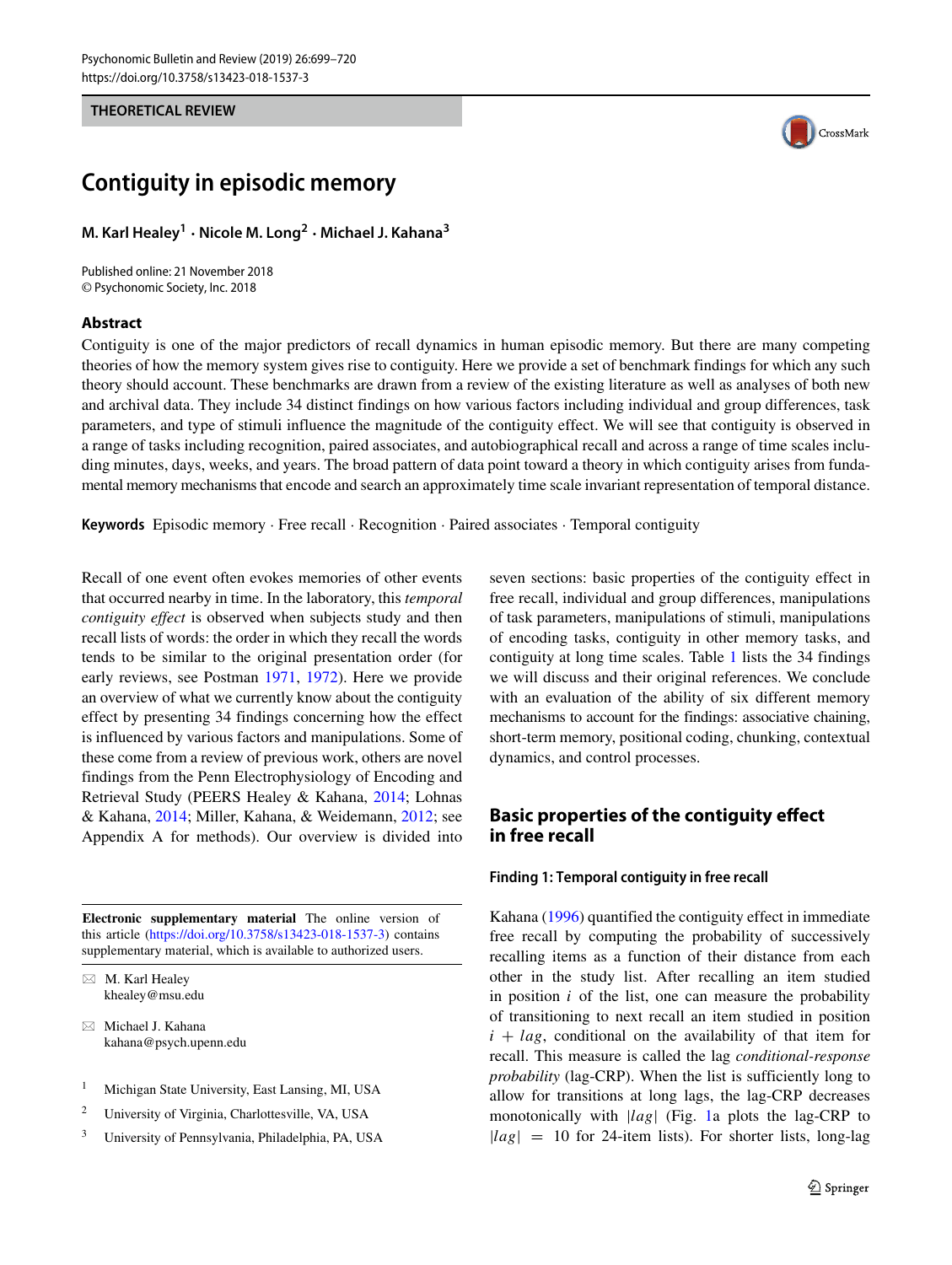<span id="page-1-0"></span>**Table 1** References for benchmark contiguity effects

| Effect                                                                 | Originally reported in                              | Page in<br>current<br>paper |  |
|------------------------------------------------------------------------|-----------------------------------------------------|-----------------------------|--|
| 1. Temporal Conti-<br>guity in free recall                             | Kahana (1996)                                       |                             |  |
| 2. Forward asymmetry<br>3. Higher for early                            | Kahana (1996)<br>Kahana (1996)                      | 3<br>3                      |  |
| and late output posi-<br>tions                                         |                                                     |                             |  |
| 4. Consistent across serial<br>positions                               | Current paper                                       | 3                           |  |
| 5. Compound cuing<br>6. Fluctuations in<br>efficiency of encod-<br>ıng | Lohnas and Kahana (2014)<br>Current paper           | 3<br>4                      |  |
| 7. Consistency across<br>individuals                                   | Healey and Kahana (2014) 4                          |                             |  |
| 8. Changes across<br>the lifespan                                      | Kahana et al. (2002)                                | 4                           |  |
| 9. Personality and<br>clinical variables                               | Polyn et al. $(2015)$ and<br>Pajkossy et al. (2017) | 5                           |  |
| 10. Increases with<br>task experience                                  | Current paper                                       | 5                           |  |
| 11. Positive corre-<br>lation with memory<br>ability                   | Sederberg et al. (2010)                             | 5                           |  |
| 12. Positive correla-<br>tion with IQ                                  | Healey et al. $(2014)$                              | 5                           |  |
| 13. Larger for auditory<br>presentation                                | Current paper                                       | 5                           |  |
| 14. Independent of<br>recall modality                                  | Current paper                                       | 6                           |  |
| 15. Larger for short lists                                             | Current paper                                       | 6                           |  |
| 16. Robust to very fast<br>presentation rates                          | Howard $(2017)$                                     | 6                           |  |
| 17. Robust to very slow<br>presentation rates                          | Nguyen and McDaniel<br>(2015)                       | 6                           |  |
| 18. Approximate time-<br>scale invariance                              | Howard and Kahana<br>(1999)                         | 6                           |  |
| 19. Reduced in ortho-<br>graphically distinct lists                    | McDaniel et al. (2011)                              | 6                           |  |
| 20. Interacts with<br>emotional valance                                | Siddiqui and Unsworth<br>(2011)                     | 7                           |  |
| 21. Present when items<br>vary in assigned value                       | Stefanidi and Brewer<br>(2015)                      | 7                           |  |
| 22. Robust to variation<br>in stimuli complexity                       | Nguyen and McDaniel<br>(2015)                       | 7                           |  |
| 23. Dual-modality lists                                                | Cortis Mack et al. (2018)                           | 7                           |  |
| 24. Categorized lists                                                  | Polyn et al. (2011)                                 | 7                           |  |
| 25. Temporal/semantic com-<br>petition                                 | Current paper                                       | 8                           |  |
| 26. Encoding task mani-<br>pulations                                   | Long and Kahana (2017)                              | 8                           |  |
| 27. Mnemonic strategies                                                | Bouffard et al. (2018)                              | 8                           |  |
| Incidental encoding                                                    | Nairne et al. $(2017)$ and<br>Healey (2018)         | 9                           |  |

<span id="page-1-2"></span>

| Effect                                             | Originally reported in                                           | Page in<br>current<br>paper |
|----------------------------------------------------|------------------------------------------------------------------|-----------------------------|
| 28. Contiguity in<br>serial recall errors          | Klein et al. $(2005)$                                            | 9                           |
| 29. Compound cuing in recog-<br>nition             | Schwartz et al. (2005)                                           | 9                           |
| 30. Contiguity in paired<br>associates intrusions  | Davis et al. (2008)                                              | 10                          |
| 31. Contiguity in prior list<br>institutions       | Zaromb et al. $(2006)$                                           | 10                          |
| 32. Across-list contiguity in<br>final free recall | Howard et al. (2008)<br>and Unsworth (2008)                      | 10                          |
| 33. Contiguity outside the lab                     | Moreton and Ward (2010)<br>and Uitvlugt and Healey<br>(in press) | 11                          |

transitions tend to involve transitions to primacy or recency items, which can introduce a non-monotonicity in the lag-CRP (Farrell & Lewandowsky, [2008;](#page-19-10) Howard et al., [2009\)](#page-19-11). Contiguity also manifests as faster inter-response times for absolute values of lag (Fig. [1b](#page-2-0)).<sup>[1](#page-1-1)</sup>

#### **Finding 2: Forward asymmetry**

The contiguity effect is asymmetrical (Fig. [1a](#page-2-0)), such that forward transitions are more likely than backward transitions for small absolute values of lag (Kahana, [1996\)](#page-19-1). The asymmetry effect has been shown in immediate free recall (where recall begins immedately after the last item is presented; Kahana, [1996\)](#page-19-1), as well as in delayed (where a distraction filled interval introduces a delay between the last item and recall) and continual distractor free recall (where a distractor filled delay occurs after every item; Howard & Kahana, [1999\)](#page-19-5). As we will discuss below, some theories naturally predict this asymmetry, others do not.

<span id="page-1-1"></span><sup>1</sup>For a given lag, the *conditional-response probability* is computed by dividing the number of times a transition of that lag was *actually* made by the number of times it *could* have been made (Kahana, [1996\)](#page-19-1). When determining the number of times a transition of a given lag could have been made, transitions that would lead outside the list boundaries are excluded (e.g., a +2 lag is impossible after recalling the 15th item in a 16-item list), as are transitions to already-recalled items. The contiguity effect tends to be larger for the first few items recalled than for later output positions due to the strong recency effect, especially in immediate free recall (Farrell & Lewandowsky, [2008;](#page-19-10) Howard et al., [2009\)](#page-19-11). Therefore, in the remaining analyses we focus on  $|lag| \le 5$ , and unless we are specifically investigating the influence of output position, we exclude the first two outputs from the lag-CRP analyses in this paper.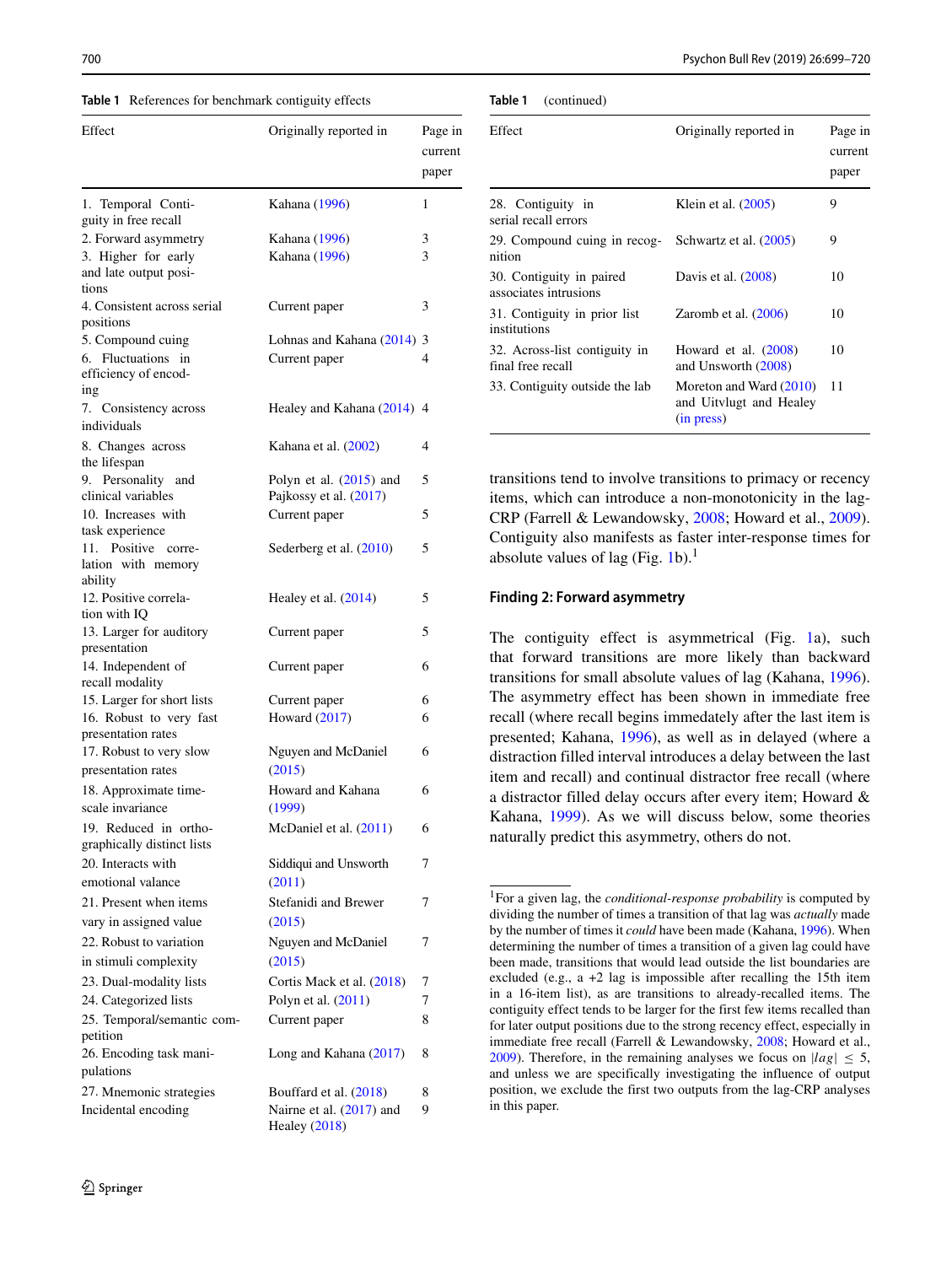<span id="page-2-0"></span>

**Fig. 1** The contiguity effect: Recall of one event triggers recall of other events that occurred near in time. **a** The *conditional-response probability* as a function of lag (lag-CRP) shows the probability of recalling an item from serial position  $i + lag$  immediately following recall of an item from serial position *i*. **b** The *conditional response latency* as a function of lag (lag-CRL) shows the mean inter-response time

#### **Finding 3: Higher for early and late output positions**

One of the first factors shown to influence the size of the contiguity effect was position in the output sequence (Kahana, [1996\)](#page-19-1). As shown in Fig. [2a](#page-3-0), in delayed free recall the contiguity effect is large for the first pair of items output and then drops, but remains robust, for intermediate output positions before rebounding for later outputs (for discussions of the sources of this effect see Farrell & Lewandowsky, [2008;](#page-19-10) Howard et al., [2009;](#page-19-11) Kahana, [1996\)](#page-19-1).

#### **Finding 4: Consistent across serial positions**

We can also examine contiguity as a function of serial position at study. Figure [2b](#page-3-0) shows lag-CRPs in delayed free recall for transitions between items *i* and *j* separately for cases where item *i* was from early, mid, and late serial positions. A clear contiguity effect is present across input positions. For early serial positions, the negative-lag conditional response probabilities are elevated, consistent with Murdock's (1974) observation that after recalling several items from late serial positions, subjects tend to jump back to early serial positions.

### **Finding 5: Compound cuing in free recall**

Reanalyzing data from several previous studies (including both immediate and delayed free recall), Lohnas and Kahana [\(2014\)](#page-20-2) found that the contiguity effect was larger when the previous transition had been to an adjacent item  $(lag =$ +1) than when it had been to a remote item (|*lag*| *>* 3), suggesting that the retrieval cue for a given item includes information from multiple prior recalls—a compound cue.



between successive recalls of items from serial positions *i* and *i* +*lag*. Data are from Experiment [4](#page-17-0) of the Penn Electrophysiology of Encoding and Retrieval Study (PEERS). Subjects studied lists of 24 words for delayed free recall. Error bars are 95% within-subject confidence intervals (Loftus & Masson, [1994\)](#page-20-12)

# **Finding 6: Contiguity is not due to fluctuations in efficiency of encoding**

The efficiency of encoding varies from moment to moment (Sadeh et al., [2015;](#page-21-7) Kahana et al., [2005b;](#page-19-12) Hintzman & Hartry, [1990\)](#page-19-13). This variation could, in principle, produce an artificial contiguity effect (for a related point, see Hintzman, [2016\)](#page-19-14). To see how, imagine a subject whose encoding efficiency starts high and fades over the course of a list. Consider what would happen if every time they studied a list, they always successfully encoded the first two items but later items were each encoded only 10% of the time. In other words, imagine a subject with a very pronounced primacy effect. Assume this subject always begins recall by outputting the item from serial position 1. From there, it would always be possible to transition to serial position 2. But only 10% of the time would it be possible to transition to serial position 3, or 4, or any later position. That is, making a lag of +1 would always be a possibility, but any given lag *>* 1 would be possible only 10% of the time. Thus, even if this subject completely ignored lag when making transitions and instead randomly selected a successfully encoded item, they would still show a bias toward lag +1 transitions—an artificial contiguity effect. This artificial effect is not limited to our example of extreme primacy. It will arise whenever fluctuations in efficiency of encoding are autocorrelated across serial positions.

To further illustrate, we created simulated data in which the contiguity effect *is* an artifact of fluctuations in efficiency of encoding. We started with an idealized serial position curve that has two "pockets" of well-encoded items separated by many poorly encoded items (see the inset in Fig. [3a](#page-3-1)), simulating autocorrelated changes in encoding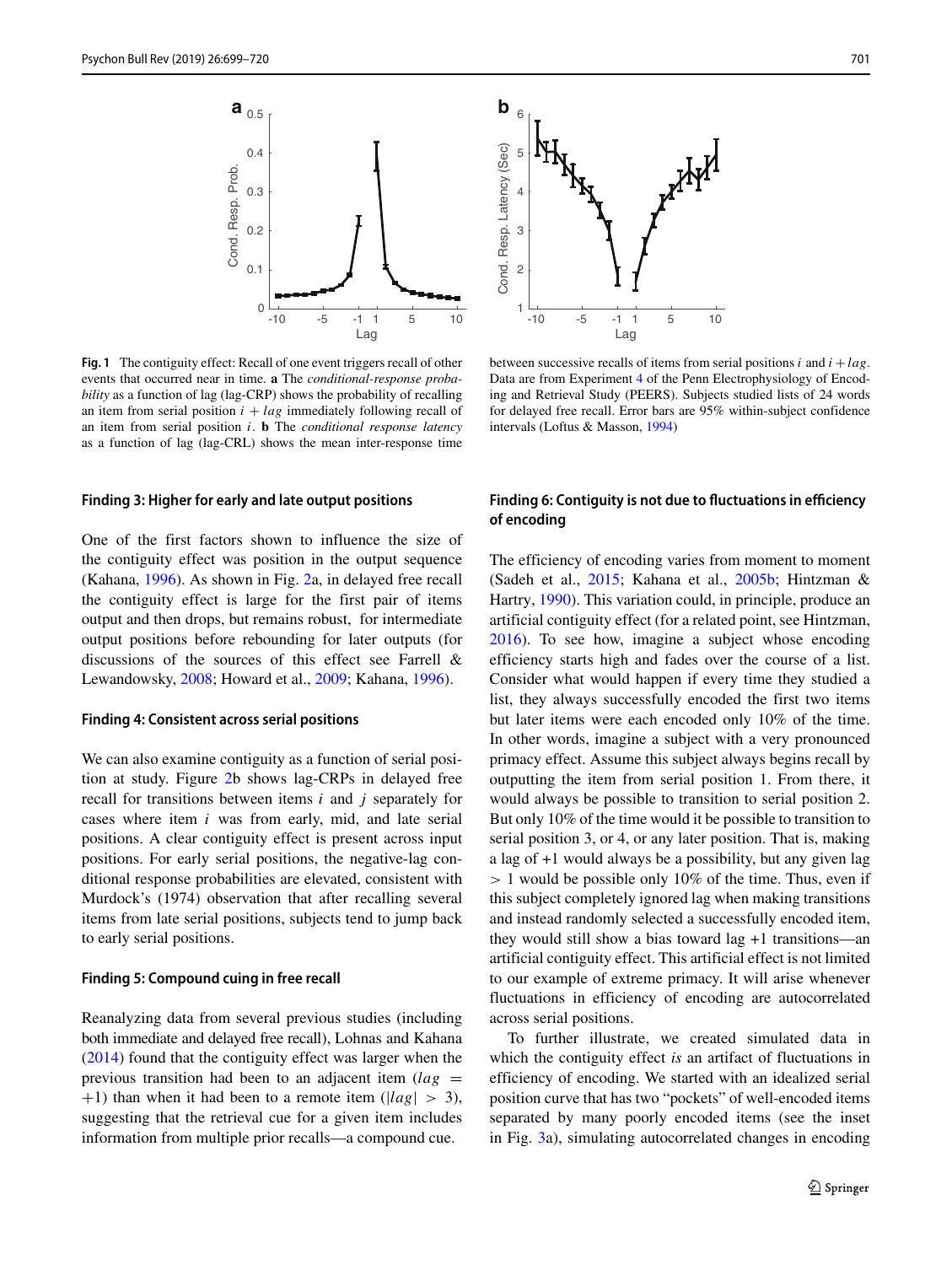<span id="page-3-0"></span>

**Fig. 2** Many variables influence the contiguity effect. **a** Output position 1 vs. output positions 6–10 vs. 11–15 from PEERS Experiment [4.](#page-17-0) **b** Transitions originating from serial positions 1–8, 9–16, and 17– 24 from PEERS Experiment [4.](#page-17-0) **c** Subjects with temporal factor scores in the top half of the distribution vs. subjects with the 5 lowest scores across both age groups in PEERS Experiment [1.](#page-16-0) **d** Younger vs. older adults in PEERS Experiment [1.](#page-16-0) **e** First vs. last (12th) list in the screening session of PEERS. **f** Naïve subjects' first vs. 23rd session in PEERS Experiment [4.](#page-17-0) **g** Top vs. bottom quartile of the younger adult IQ distribution in PEERS Experiment [1.](#page-16-0) **h** Auditory vs. visual presentation in the 1 sec presentation rate condition in Experiment 1 of Murdock and Walker [\(1969\)](#page-20-13). **i** Written vs. spoken recall in Murdock

efficiency. We then used this curve to define a binomial distribution of recall success for each serial position. Then, for each of 100,000 simulated lists, we predetermined which serial positions would be successfully recalled by randomly

and Walker [\(1969\)](#page-20-13) and Murdock [\(1962\)](#page-20-14) respectively (20-item lists presented auditorily for 1 sec/item in both cases). **j** List length 20 vs. 40 in Murdock [\(1962,](#page-20-14) 1 sec presentation rate). **k** Presentation rates of 0.5 sec vs. 1 sec in Experiment 1 of Murdock and Walker [\(1969\)](#page-20-13). **l** Immediate, delayed, and continual distractor recall conditions from PEERS Experiments [1–](#page-16-0)[3.](#page-17-1) **m** Uncategorized lists vs. lists drawn from a single category in McCluey et al. [\(2018\)](#page-20-15). **n** Transitions originating from items that had a strong associate (WAS  $cos(\theta) > .7$ ) available only at  $lags > 5$  vs. items that had a strong associate available at  $lags \leq 2$  vs. items that had no strong associates available in PEERS Experiments [1](#page-16-0)[–3.](#page-17-1) **o** Lists with vs. without an encoding task in immediate free recall lists of PEERS Experiments [1](#page-16-0)[–3](#page-17-1)

drawing from the distribution of each serial position. The model then output these recalled words in random order (i.e., input order does not directly influence output order). The black line in Fig. [3a](#page-3-1) shows that these simulated data do

<span id="page-3-1"></span>

**Fig. 3** Conditionalizing on availability of both items *i* and *j* does not eliminate the contiguity effect. **a** A simulated artifactual contiguity effect from a model in which the probability of successful encoding varies by serial positions (see inset) but transitions between items

are random with respect to study lag (see Appendix B for details). **b** Immediate recall of 30-item lists from Murdock [\(1962\)](#page-20-14). **c** Delayed free recall of lists of 24 items in PEERS Experiment [4.](#page-17-0) Error bars are 95% within-subject confidence intervals (Loftus & Masson, [1994\)](#page-20-12)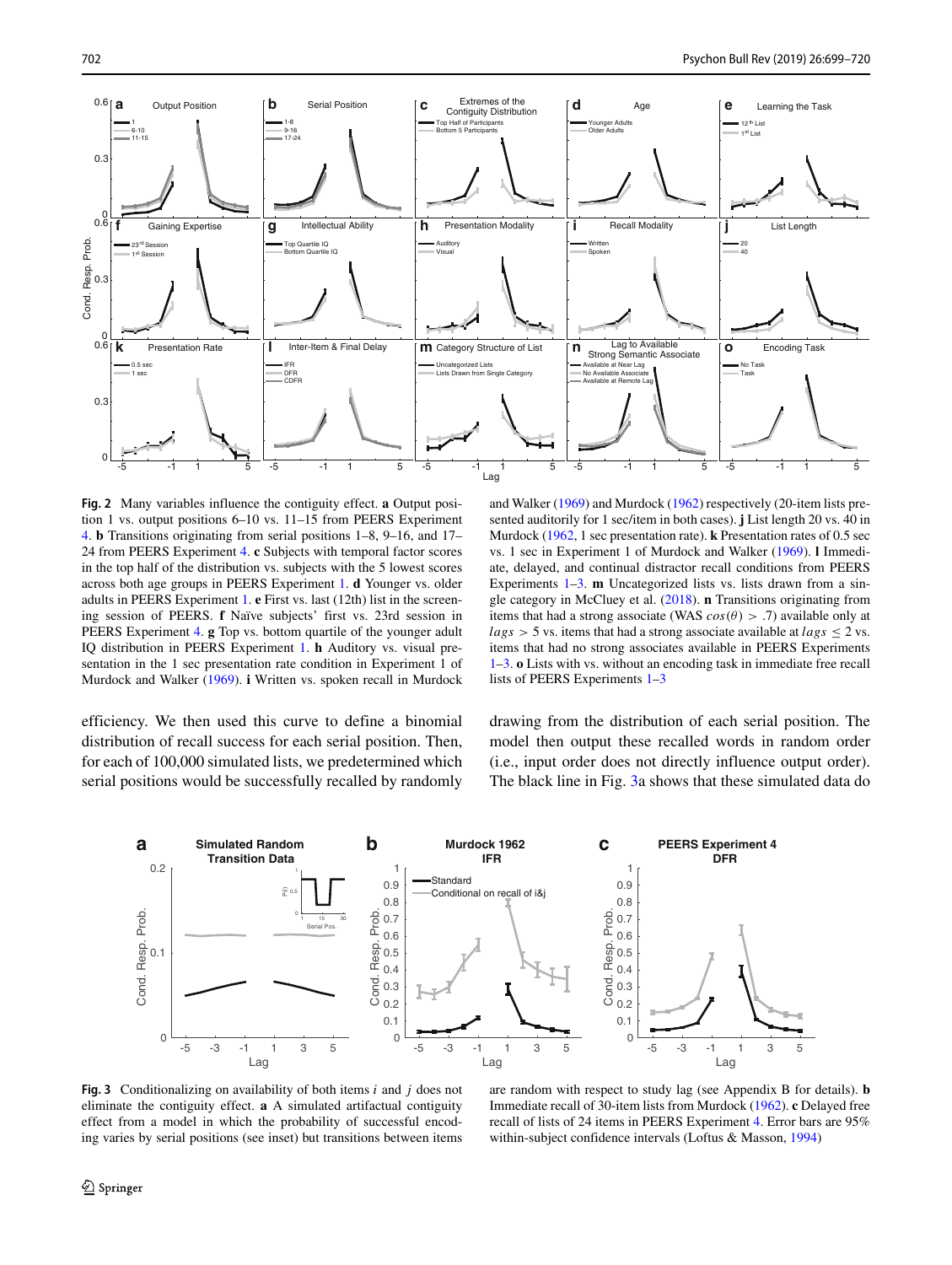indeed exhibit an artifactual contiguity effect when the lag-CRP is computed in the standard way (though the effect is smaller and more linear than in real data).

It is possible, however, to eliminate the influence of fluctuations in encoding success by recomputing the lag-CRP conditional on recall of both item *i* and item *j* . That is, we can equate rate of successful encoding across lags by considering a transition of a given lag possible only if both items involved in that candidate transition were actually successfully recalled at some point in the recall sequence. The gray line in Fig. [3a](#page-3-1) shows that this adjustment completely eliminates the artifactual contiguity effect when considering only items that are successfully recalled, the lag-CRP from the simulated data is flat. Is the contiguity effect in *real* data an artifact? Panels b and c of Fig. [3](#page-3-1) show that it is not—even when the lag-CRP is conditionalized on recall of both item *i* and item *j* , a strong contiguity effect remains. In the Supplemental Materials, we apply this adjustment to all of the lag-CRPs presented in the main text—in no case does it eliminate the contiguity effect. That is, variation in encoding cannot account for the contiguity effect.

# **Individual and group differences**

Most work on the contiguity effect has reported data averaged across individuals. But recent work considering individual differences and differences between subgroups has revealed several important findings.

#### **Finding 7: Consistency across individuals**

Healey and Kahana [\(2014\)](#page-19-0) tested 126 young adults in the immediate free recall task and found that, depending on how contiguity was measured, 96%–100% of individuals showed a contiguity effect. To illustrate this across-subject consistency here, we computed *temporal factor scores* (Polyn et al., [2009\)](#page-20-16) for each younger and older adult in Experiment [1](#page-16-0) of PEERS. The temporal factor score for a given transition is the percentile rank of the actual lag of the transition with respect to the lags of all transitions that were possible at that time, averaging these percentiles across all of a subject's transitions gives their overall factor score. Computing this score for each subject provides an acrosssubject distribution of the size of the temporal contiguity effect. Figure [2c](#page-3-0) shows the average lag-CRP for subjects in the top half of the distribution and compares it with the lag-CRP of the 5 subjects with the lowest temporal factor scores. Even the subjects with the lowest temporal factor scores show a clear contiguity effect.

#### **Finding 8: Changes across the lifespan**

The magnitude of the contiguity effect varies across the lifespan, increasing in childhood (Lehman & Hasselhorn, [2010,](#page-19-15) [2012;](#page-19-16) but see Jarrold et al., [2015\)](#page-19-17) and decreasing in old age (Kahana et al., [2002;](#page-19-2) Healey & Kahana, [2016;](#page-19-18) Wahlheim & Huff, [2015;](#page-21-8) Wahlheim et al., [2017\)](#page-21-9)—though even those with the lowest levels of contiguity still show a clear effect. Figure [2d](#page-3-0) shows lag-CRPs for younger (18–30 years) and older adults (61–85 years) in PEERS Experiment [1](#page-16-0) (immediate free recall).

#### **Finding 9: Personality and clinical variables**

Several studies have found that personality variables and clinical conditions correlate with changes in temporal contiguity in delayed free recall. Polyn et al. [\(2015\)](#page-20-4) found that schizophrenic patients exhibited reduced temporal contiguity relative to a control group. Sahakyan and Kwapil [\(2018\)](#page-21-10) found a reduction in contiguity relative to control among patients with negative schizotypy but not among those with positive schizotypy. Murty et al. [\(2018\)](#page-20-17) found a similar reduction in contiguity among a group of patients suffering their first episode of psychosis. Pajkossy et al. [\(2017\)](#page-20-5) found that a bias for short lag transitions was positively correlated with trait worry but negatively correlated with trait anxiety. Finally, Gibson et al. [\(in press\)](#page-19-19) have found that temporal contiguity is increased in individuals with ADHD relative to controls even though overall recall is decreased. These early studies suggest that temporal contiguity may provide a more sensitive measure than traditional neuropsychological tests that focus mainly on recall accuracy.

# **Finding 10: Increases with task experience**

In addition to changing across the lifespan, the magnitude of the contiguity effect changes as a subject gains experience with the free recall task. To examine contiguity at the naïve end of the practice spectrum, we looked at data from the initial screening session of PEERS in which subjects studied 12 lists of 16 items for immediate free recall. Figure [2e](#page-3-0) shows the lag-CRP for subjects' 1st free recall list versus their 12th list. A clear contiguity effect is seen on the 1st list, but it grows larger by the 12th list (see also, Healey, [2018\)](#page-19-6).

To examine how contiguity evolves as subjects gain expertise in the task, we consider data from PEERS Experiment [4.](#page-17-0) In this experiment, a group of subjects who were initially naïve to the free recall task completed 24 sessions of delayed free recall after the initial screening session. In each session, subjects studied 24 lists of 24 items for delayed recall (cf. Experiment [1](#page-16-0) which used immediate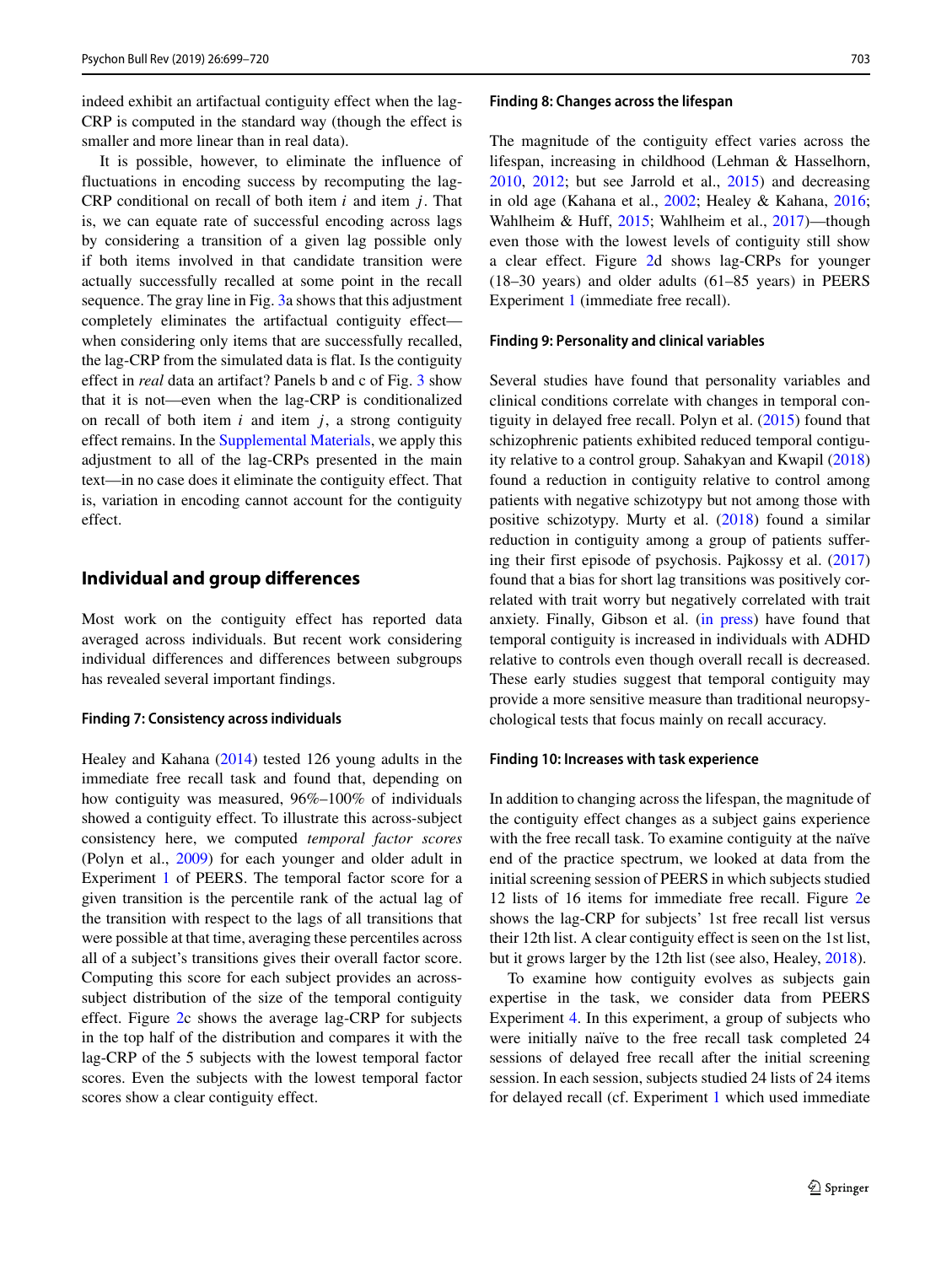recall; as we discuss below, test delay has only a small effect on contiguity). Figure [2f](#page-3-0) shows that a large contiguity effect is present in the 1st session but grows even larger by the 24th.

# **Finding 11: Positive correlation with memory ability**

The fact that a qualitatively similar contiguity effect is consistently observed across individuals and age groups should not be taken to mean that quantitative variation in the magnitude of the effect is unimportant. Indeed, subjects who show the most contiguity also recall the most words (Healey et al., [2014;](#page-19-3) Sederberg et al., [2010;](#page-21-0) Spillers & Unsworth, [2011\)](#page-21-11). Figure [4a](#page-5-0) shows the correlation between contiguity (measured by temporal factor scores) and overall immediate recall accuracy in PEERS Experiments [1](#page-16-0)[–3.](#page-17-1)

#### **Finding 12: Positive correlation with IQ**

Contiguity in standard immediate free recall also correlates with intellectual ability (Healey et al., [2014\)](#page-19-3) as measured by WAIS IQ. The correlation between temporal contiguity and IQ remains even after accounting for variance in other aspects of recall dynamics, such as semantic contiguity (Healey et al., [2014\)](#page-19-3). Figure [4b](#page-5-0) shows the correlation between contiguity and IQ among the younger adults in PEERS Experiments [1–](#page-16-0)[3.](#page-17-1) Figure [2g](#page-3-0) illustrates how the size of the contiguity effect increases with IQ by showing the lag-CRPs for the younger adults in the top and bottom quartile of the younger adult IQ distribution.

# **Manipulation of task parameters**

Recall Probability

<span id="page-5-0"></span>We have seen that contiguity is modulated (though not eliminated) by various inter- and intra-individual differences.



0.2

0.4

0.6

0.8

1

Temporal Factor Score 0.5 0.6 0.7 0.8 0.9 1

 $r(170) = 0.51, p < .001$ 

Is it also modulated by differences in how the free recall task is administered? Here, we will examine the influence of a variety of task parameters.

# **Finding 13: Larger for auditory presentation**

Auditory presentation is known to increase overall recall, particularly for recency items (Murdock & Walker, [1969\)](#page-20-13). Figure [2h](#page-3-0) shows that auditory presentation also increases the contiguity effect in immediate free recall.

# **Finding 14: Independent of recall modality**

Some studies have subjects write down their recalls, others have subjects say them aloud. Does modality of recall influence the contiguity effect? It might because writing the words down as you recall them (as opposed to saying them aloud) allows you to see the words you have already recalled and more easily use them as cues to recall their listneighbors. Yet, as shown in Fig. [2i](#page-3-0) comparing data from Murdock and Walker [\(1969\)](#page-20-13) and Murdock [\(1962\)](#page-20-14) (both immediate recall), the effect of spoken versus written recall is small, suggesting that contiguity does not depend on having previous recalls visually available for use as cues.

### **Finding 15: Larger for short lists**

List length is another influential variable in recall experiments (Murdock, [1962\)](#page-20-14). Cortis Mack et al. [\(2015\)](#page-18-2) examined lag-CRPs in immediate free recall at ten different list lengths between 2 and 15, and found a contiguity effect at all lengths. Figure [2j](#page-3-0) compares lists of 20 versus 40 items in the Murdock [\(1962\)](#page-20-14) dataset. Although both lengths show a clear contiguity effect, the effect is larger for the shorter lists.



The correlation between temporal factor scores and full-scale Wechsler Adult Intelligence Scale IV IQ (FSIQ). Computed using all immediate free recall trials from younger adults in Experiments [1–](#page-16-0)[3](#page-17-1) of the Penn Electrophysiology of Encoding and Retrieval Study (PEERS)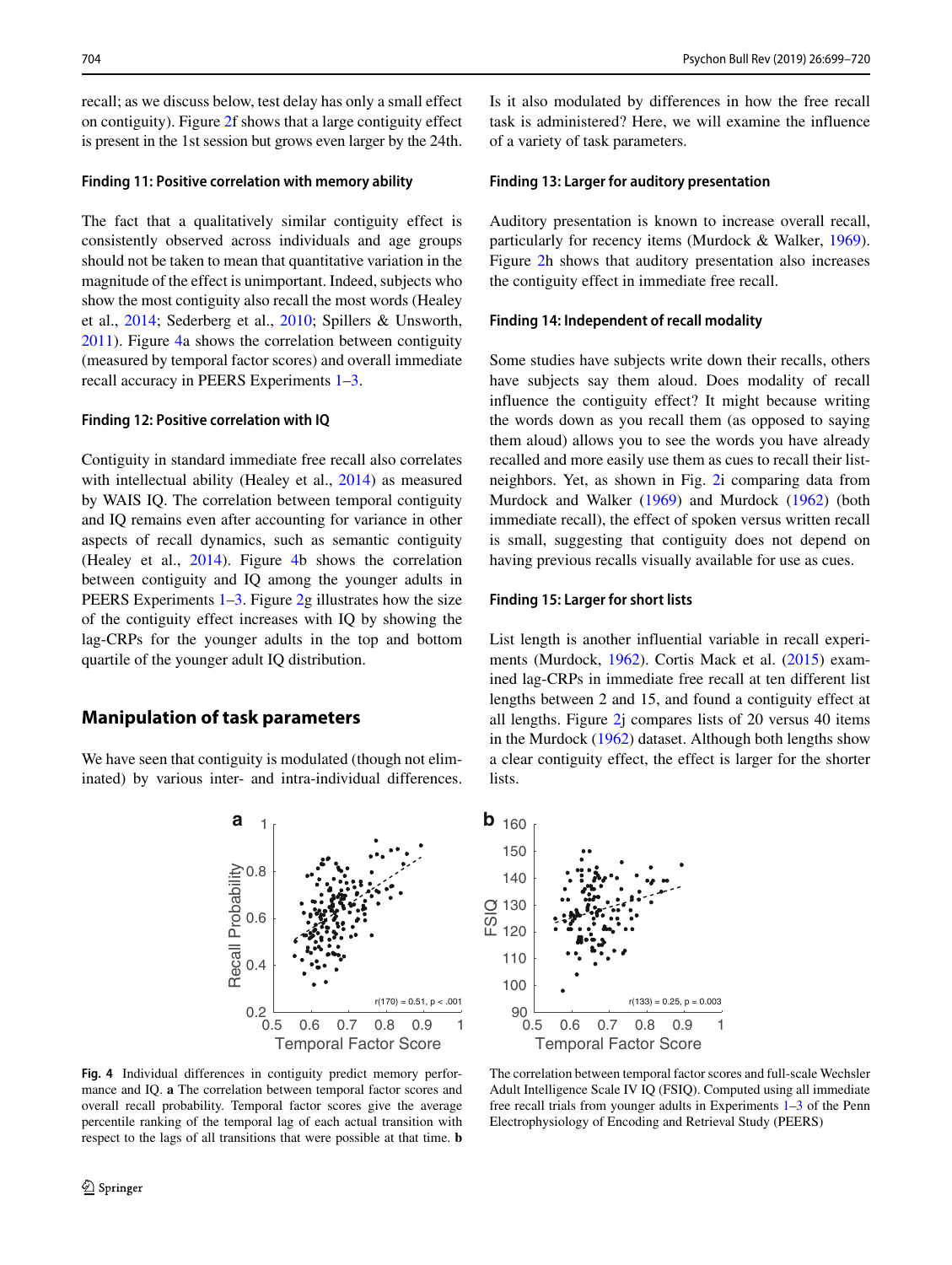#### **Finding 16: Robust to very fast presentation rates**

Presentation rate might strongly influence how items are encoded simply because longer presentation rates presumably give subjects more time to engage whatever processes produce contiguity. Figure [2k](#page-3-0) shows a robust contiguity effect in immediate free recall for presentation rates of 0.5 seconds and 1 second. Howard [\(2017\)](#page-19-4) examined very fast presentation rates and found a robust contiguity effect at rates as fast as 4 words per second. At 8 words per second, they found the lag-CRP began to flatten, perhaps due to an attentional blink-like effect.

# **Finding 17: Robust to very slow presentation rates**

At the other extreme, Nguyen and McDaniel [\(2015,](#page-20-6) Experiment [3\)](#page-17-1) examined lag-CRPs in delayed free recall when subjects were allowed to self pace their study of line drawings of familiar objects. Subjects studied each picture for an average of over 6 seconds but still showed a robust contiguity effect. Overall, then, the contiguity effect seems relatively insensitive to presentation rate.

#### **Finding 18: Approximate time-scale invariance**

In immediate free recall, items are presented with a short inter-item delay and subjects are asked to recall the words immediately after the presentation of the final list item. Delayed free recall adds a retention interval by asking subjects to engage in a distractor task for a period of time after the final item but before recall. Continual distractor free recall (CDFR) also has a delay after the final item but also introduces a distractor-filled delay between each item during presentation (Bjork & Whitten, [1974\)](#page-18-3). Figure [2l](#page-3-0) shows that all three versions of the task produce a clear contiguity effect (Howard & Kahana, [1999;](#page-19-5) Bhatarah et al., [2006\)](#page-18-4), with a slightly lower CRP at  $lag = +1$  for CDFR (cf. Howard, [2004\)](#page-19-20). That is, contiguity is relatively invariant to changes in time scale (see below for discussion of timescales on the order of days and years)

# **Manipulation of stimuli**

We have seen that the details of how stimuli are presented (modality, rate, etc.) can modulate the size of the contiguity effect (though, like individual differences, not eliminate it). But most of these studies have randomly drawn stimuli from pools of common words. How does varying the nature of the stimuli impact contiguity?

#### **Finding 19: Reduced in orthographically distinct lists**

Ward et al.  $(2003)$  examined the effects of word frequency on immediate free recall. They found a strong contiguity effect for both high and low frequency words in both mixed and pure lists. Similarly, in a delayed free recall task, McDaniel et al. [\(2011\)](#page-20-7) had subjects study lists that included orthographically distinctive items (i.e., words with unusual letter combinations such as *lynx, methyl, knoll, calypso*) and orthographically common items. The lists were either pure (all either distinctive or common) or mixed. They found substantial contiguity effects in mixed lists and pure common lists but found *no* contiguity effect in pure distinct lists. These results suggest that orthographically distinct words may disrupt the mechanisms that generally produce contiguity. Indeed, this is the only study we are aware of that fails to find contiguity in the free recall of deliberately encoded items. Bean et al. [\(2017\)](#page-18-5) recently replicated the relevant conditions from McDaniel et al. [\(2011\)](#page-20-7) with a sample of 338 subjects (cf. 36 in McDaniel et al., [2011\)](#page-20-7). They replicated the finding that orthographic distinctiveness substantially reduces the contiguity effect. Their larger sample size, however, revealed a significant effect even for pure distinctive lists. That is, orthographic distinctiveness reduces, but does not eliminate, the contiguity effect.

#### **Finding 20: Interacts with emotional valance**

Another aspect of meaning that influences recall order is the emotional content of stimuli (Long et al., [2015;](#page-20-18) Siddiqui & Unsworth, [2011\)](#page-21-1). Siddiqui and Unsworth [\(2011,](#page-21-1) Experiment 1) gave subjects delayed free recall lists that were composed of eight positively valanced words, eight negatively valanced words, and eight neutral words, presented in random order. Subjects showed a modest temporal clustering effect, even though the emotional context provided the opportunity to cluster recalls based on valence. In a second experiment, the researchers made the emotional content of the items more salient by asking subjects to rate the pleasantness of each item during study. This manipulation further reduced the level of temporal contiguity, without eliminating it entirely.

#### **Finding 21: Present when items vary in assigned value**

There is considerable evidence that the perceived importance of information influences memory performance (e.g., Castel, [2005;](#page-18-6) May, Rahhal, Berry, & Leighton, [2005\)](#page-20-19). Even assigning arbitrary value to items can influence how information is remembered (Castel et al., [2002\)](#page-18-7). Stefanidi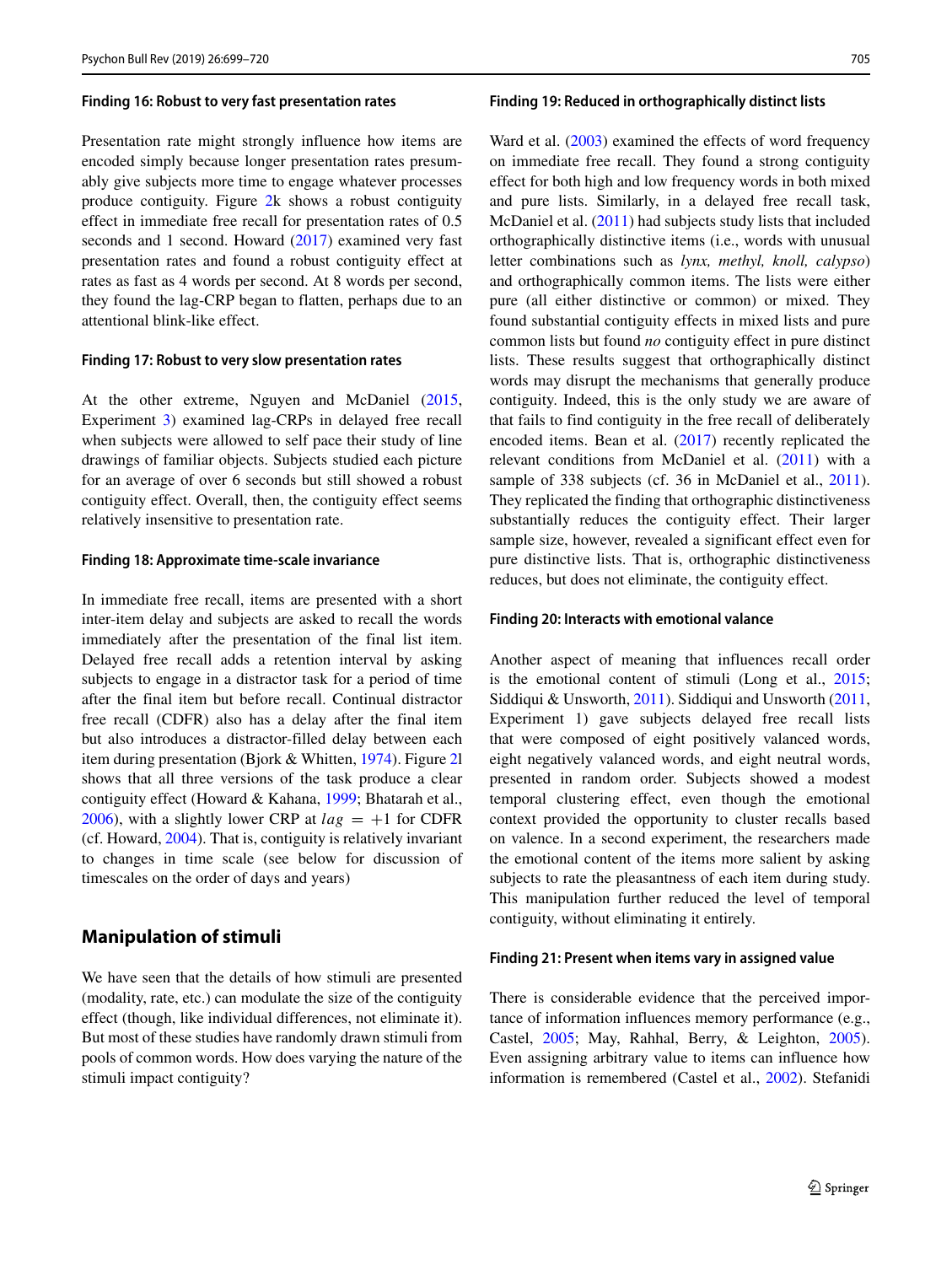et al. [\(2018\)](#page-21-13) examined the influence of such value assignments on contiguity. In 10-item delayed free recall lists, they assigned each item a value between 1 and 10 and told subjects that the items with the highest values were the most important to remember. In one condition, values were randomly assigned to serial positions, in another condition, values were assigned to serial position in ascending order (i.e., the value of serial position  $1 = 1$ , value of serial position  $2 = 2$ , etc.), and in another, they assigned values in decreasing order of serial positions (i.e., the value of serial position  $1 = 10$ , value of serial position  $2 = 9$ , etc.). One could reasonably expect that these conditions would strongly influence both the encoding and search strategies subjects engage in (e.g., trying to recall the highest value items first). Indeed, recall probability increased as a function of value in all conditions. Yet, they found a typical forward asymmetric lag-CRP in all conditions, and the degree of contiguity did not differ substantially from a control condition in which subjects were told to ignore the numbers presented along with each item rather than being told they represented the value of the items. They did find however, that presenting items in order of value (either ascending or descending) substantially increased the temporal contiguity effect—assigned value and temporal proximity had additive effects.

#### **Finding 22: Robust to variation in stimuli complexity**

Most of the studies we have reviewed used words as stimuli. In terms of perceptual complexity, words are quite impoverished compared to the things we usually want to remember outside the laboratory (e.g., complex visual scenes). Although contiguity was not their main focus, Nguyen and McDaniel [\(2015\)](#page-20-6) suggested that memory for pictures might show a reduced contiguity effect due to less reliance on contextual details. Their stimuli were line drawings that were either complex (e.g., a drawing of a car including details like door handles and headlights) or simple (e.g., an outline of a car with no details). Stimuli were assigned to either pure lists of complex pictures, pure lists of simple pictures, or mixed lists. They found a clear contiguity effect with a forward asymmetry in all conditions with no significant differences between list conditions. Perhaps, because the pictures are nameable, subjects translated them into verbal codes. Cortis Mack et al. [\(2015\)](#page-18-2) examined contiguity under a variety of conditions designed to reduce reliance on verbal codes (e.g., remembering locations of tactile stimulation of the face). They too found clear contiguity effects with all stimulus types. As we will see below, temporal contiguity has also been demonstrated in recall of complex memories formed outside the lab such as autobiographical events (Moreton & Ward, [2010\)](#page-20-11) and news stories (Uitvlugt & Healey, [in press\)](#page-21-6).

#### **Finding 23: Dual-modality lists**

In the previous section, type of stimuli varied from list to list. Cortis Mack et al. [\(2018\)](#page-18-0) varied it within a single immediate free recall list. At each serial position of the list, a word was presented over headphones and a spatial location was simultaneously presented as a dot on a computer screen. Subjects were then asked to freely recall both the words (by saying them aloud) and dots (by clicking on the screen) in any order they wanted. Recall transitions could be either within-modality (e.g., recalling two words in succession) or between modality (e.g., recalling a word then recalling a dot). Because words and dots were presented simultaneously,  $lag = 0$  transitions were possible (e.g., recalling a dot and next recalling the word that was presented at the same time). These  $lag = 0$  transitions were the most frequent type—even when subjects could cluster by stimulus type, temporal proximity guided memory search. In two additional experiments, they pretested lists that alternated between words and dots (rather than presenting two stimuli simultaneously) and again found a strong preference for temporally proximate transitions at the expense of withinmodality transitions.

#### **Finding 24: Categorized lists**

The presence of strong semantic associations among list items could mitigate the need to rely on temporal associations to guide recalls. Yet, the contiguity effect is seen even when every item is drawn for the same semantic category (Miller et al., [2013\)](#page-20-20), which should provide very strong semantic cues. McCluey et al. [\(2018\)](#page-20-15) directly assessed the influence of such strong cues by having subjects study lists in which each item was drawn from the same category or each item was drawn from a different category. As shown in Fig. [2m](#page-3-0), although contiguity was modestly reduced in the same-category lists, it was still substantial and robust (see also Kintsch, [1970\)](#page-19-21). Polyn et al. [\(2011\)](#page-20-8) found that when immediate free recall lists were composed of 8 items drawn from each of three categories presented in a random order, contiguity actually emerged at two different levels: when subjects transitioned between items from the same category they preferred category members that were presented nearby in time and when they transitioned from one category to another, they preferred categories that were presented nearby in time. That is, even when subjects have strong semantic associations to rely on, temporal associations still powerfully influence recall order.

#### **Finding 25: Temporal/semantic competition**

Even when a list does not contain a clear category structure, more subtle semantics among items matter (Bousfield et al.,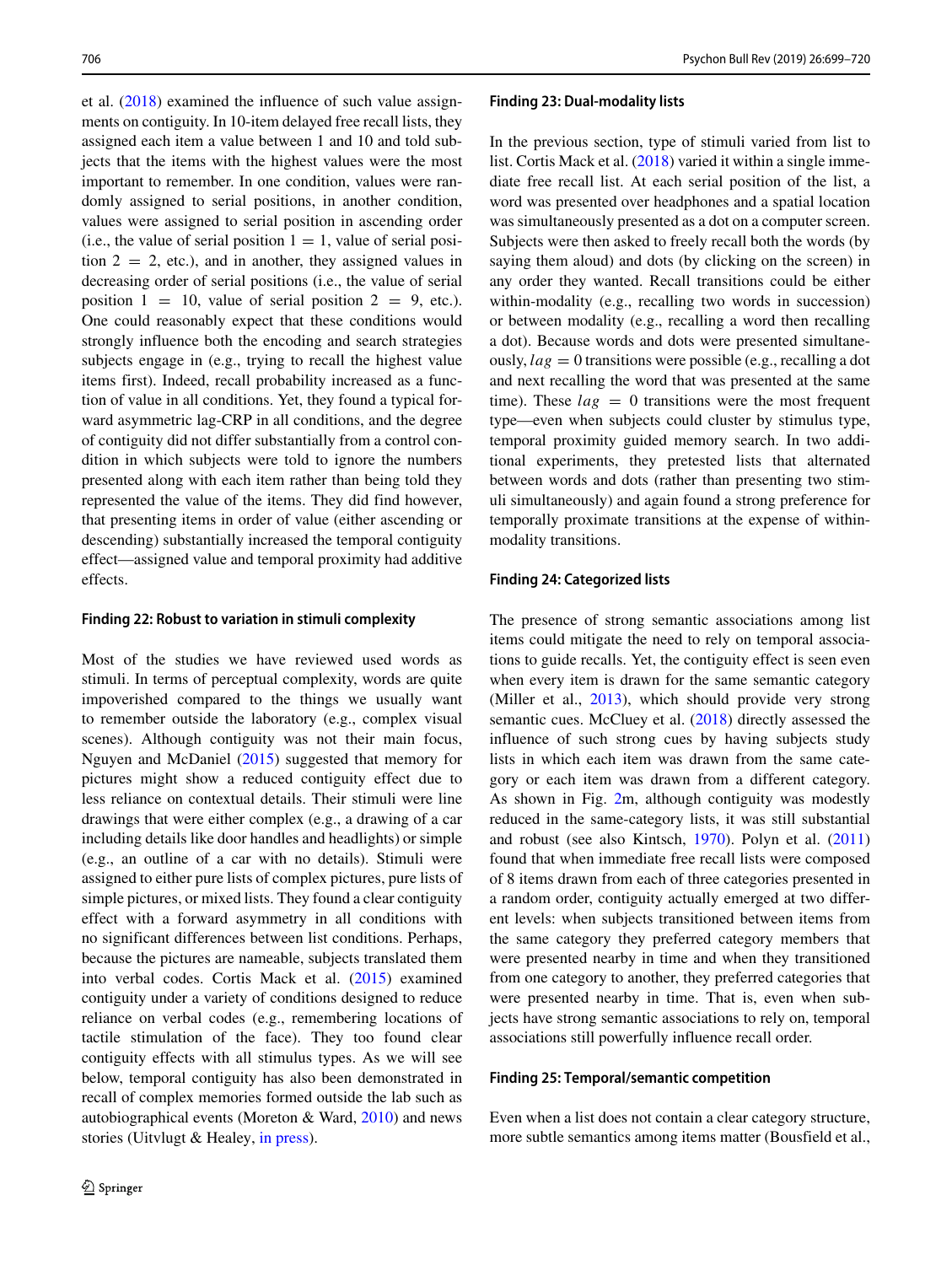[1954;](#page-18-8) Howard & Kahana, [2002b\)](#page-19-22). Sometimes temporal and semantic associations will tend to guide memory search in the same direction, as when a close semantic associate of the just-recalled word was studied in an adjacent serial position. Other times, the two types of associations can compete, as when a strong semantic associate of the just-recalled item was studied in a remote serial position. The PEERS dataset allows us to assess contiguity in these two situations (for a similar analysis focusing on semantic contiguity see Howard & Kahana, [2002b\)](#page-19-22). Each list in PEERS was constructed such that it had two pairs of high-similarity words with the members of one pair being presented in adjacent serial positions and the members of the other pair being separated by at least two other items (see [A](#page-15-0)ppendix A for details on list design). We examined recall transitions from items in cases in which a high-similarity associate of the item was available at a near lag  $\leq$  2). In this case, temporal and semantic information complement each other. We also examined transitions from items in cases in which a high-similarity associate of the item was available only at a remote lag (*>* 5). Here, temporal and semantic information compete with each other. As a control, we examined transitions from items in cases in which no strong associate of the item was available at any lag. As seen in Fig. [2n](#page-3-0), the presence of a strong associate modulated the lag-CRP in a systematic way, making it steeper when the associate was available at a near lag and making it shallower when the associate was available at a distant lag.

# **Encoding manipulations**

So far we have considered cases in which subjects are told to study items for a memory test, but are given no specific instructions on how to study them. How is contiguity influenced by the nature of the processing subjects engage in during encoding?

#### **Finding 26: Encoding task manipulations**

In PEERS, subjects were asked to carry out a processing task for all items in some lists (a size or an animacy judgment) whereas on other lists, they were given no specific encoding task. As seen in Fig. [2o](#page-3-0), although a clear contiguity effect emerges in both conditions, it is modestly smaller when subjects are given a specific task (Long & Kahana, [2017\)](#page-20-9). One limitation of this finding is that because encoding task was manipulated within-subject, subjects could have adopted a contiguity-generating strategy across all lists, regardless of assigned processing task—the reduction of contiguity might be even larger in a betweensubjects design. Overall, the data suggest that imposing an arbitrary encoding task disrupts the processes that generate contiguity.

#### **Finding 27: Mnemonic strategies**

Do all processing tasks reduce contiguity, even those that are not arbitrary but are instead intended to improve memory? Bouffard et al. [\(2018\)](#page-18-1) used delayed free recall to test the effect of such mnemonic strategies by comparing lag-CRPs when subjects were given no encoding strategy with lag-CRPs when subjects were given either the method of loci, a similar method that involved associating items to points on an autobiographical time-line rather than spatial locations, or a method involving linking items to steps of a well-known sequence (e.g., making a sandwich). All of these methods increased at least one measure of temporal contiguity: The method of loci increased contiguity in both the initial delayed recall and a final free recall test (i.e., recall items from any list presented in the experiment), whereas the autobiographic and sequence method increased contiguity only in final free recall.

## **Finding 28: Incidental encoding**

Almost all of the tasks we have considered thus far explicitly asked subjects to memorize a list of stimuli and therefore encourage processing that facilitates encoding. Does temporal contiguity emerge when encoding is incidental and there is no incentive to attend to, let alone encode, the temporal distance between events? Data from a variety of studies in which incidental encoding is followed by order reconstruction tasks suggest that subjects do encode information about temporal contiguity even when they are not deliberately studying (Glenberg and Bradley [1979;](#page-19-23) Nairne [1991;](#page-20-21) Nairne, Cogdill, and Lehman [2017;](#page-20-10) for a review see Healey [2018\)](#page-19-6). But the fact that people have access to temporal information does not necessarily mean they will use it to guide a free memory search after incidental encoding. We are aware of only two studies that have directly tested for temporal contiguity after incidental encoding using modern measures (Burns, [1996,](#page-18-9) did report a measure of the number of  $|lag| = 1$  transitions, but did not test if they were more frequent than other lags).

Nairne et al. [\(2017\)](#page-20-10) reported a series of experiments investigating the survival processing effect (Nairne et al., [2007;](#page-20-22) Nairne & Pandeirada, [in press\)](#page-20-23). In the first experiment, subjects completed a survival processing task that made no mention of memorizing the items: they viewed a list of items and for each rated its relevance to a survival (or control) scenario. But there was a surprise delayed free recall test approximately two minutes after the end of the list. Temporal clustering was not significantly above chance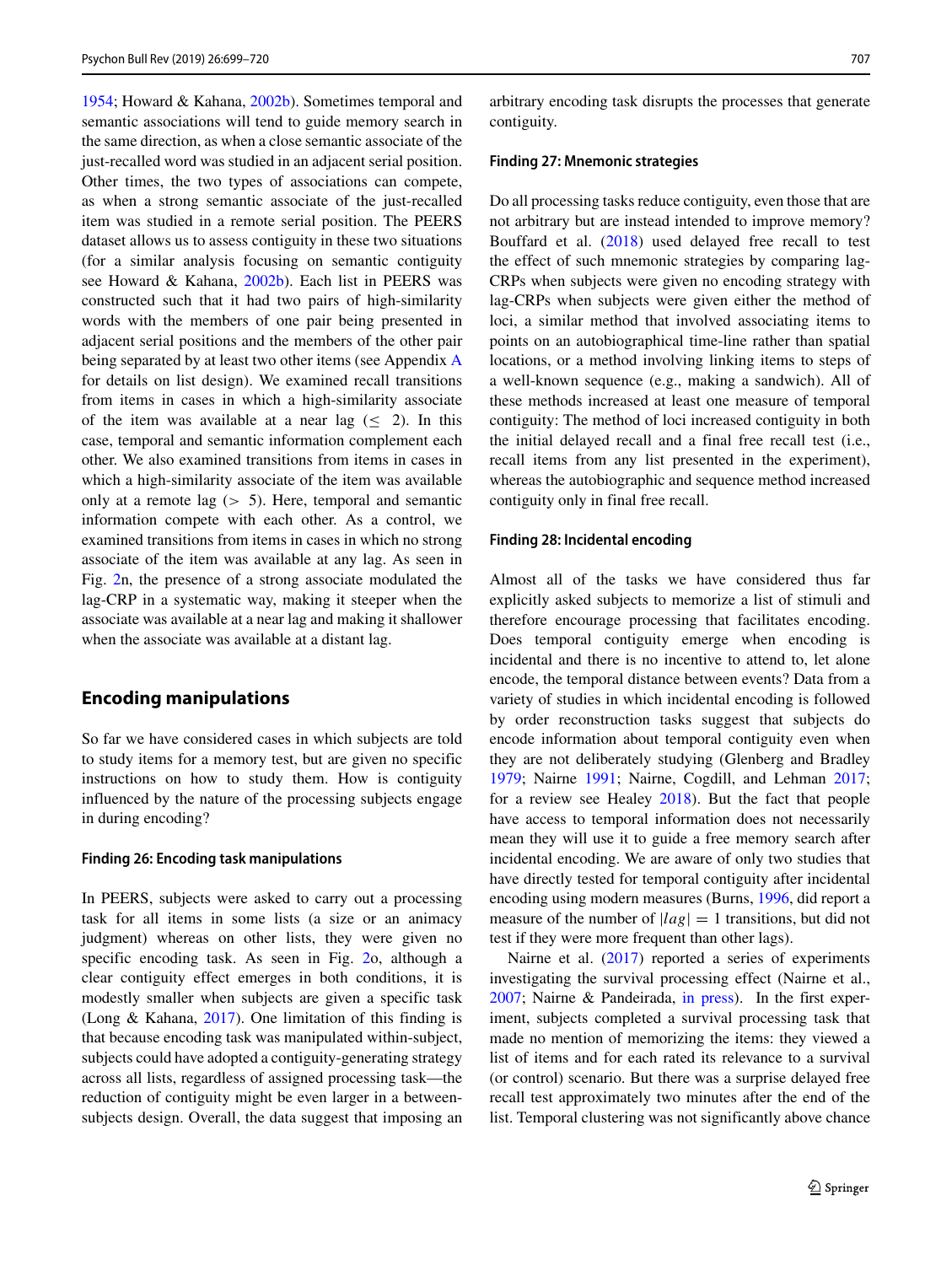as assessed by the temporal factor score even though subjects recalled a substantial number of items (approximately 45% accuracy across conditions). A second experiment used a different processing task as a control to the survival processing task. Again, there was no evidence of temporal contiguity—even though recall levels were high.

Healey [\(2018\)](#page-19-6) followed up on these findings by presenting over 2000 subjects with a surprise delayed free recall test after various incidental encoding tasks. The results show that incidental encoding substantially reduces the temporal contiguity effect. But it does not eliminate it: The average effect size across the different incidental encoding tasks was small (Cohen's *d* was approximately 0.13) but reliably greater than zero.

Taken together, the evidence from incidental encoding studies suggests that the temporal contiguity effect occurs automatically, but is powerfully amplified by the intent to encode. The finding that incidental encoding dramatically reduces contiguity without substantially reducing recall levels is problematic for models that posit a tight coupling between recall and contiguity (for a discussion see Healey, [2018\)](#page-19-6).

The studies reviewed in this section highlight the importance of how items are processed at encoding. Some types of processing result in less temporal information being encoded. Although much more work needs to be done, the current evidence suggests that manipulations that encourage item-specific processing over relational processing tend to produce smaller contiguity effects (McDaniel et al., [2011;](#page-20-7) Nguyen & McDaniel, [2015;](#page-20-6) Bouffard et al., [2018\)](#page-18-1).

# **Contiguity in other tasks**

#### **Finding 29: Contiguity in serial recall errors**

As has been repeatedly demonstrated, serial recall relies on many of the same mechanisms as free recall (Bhatarah et al., [2006;](#page-18-4) Ward et al., [2010;](#page-21-14) Spurgeon et al., [2015;](#page-21-15) Spurgeon et al., [2014\)](#page-21-16). Thus, there may be similar contiguity effects in the two tasks. Indeed, both some early data (Lee & Estes, [1977\)](#page-19-24) and recent analyses using lag-CRP methodology show that although there is a strong forward bias, serial recall exhibits a contiguity effect (Spurgeon et al., [2015;](#page-21-15) Solway et al., [2012\)](#page-21-17) that extends over multiple lags in both the forward and backward directions (Klein et al., [2005\)](#page-19-7). Errors in serial recall are even more informative than contiguity among correct recalls. Applying lag-CRP analyses to recalls following an order error shows a contiguity effect with a clear gradient across lags (Kahana & Caplan, [2002;](#page-19-25) Solway et al., [2012\)](#page-21-17). Although details of the task such as list length and whether subjects are allowed to skip items appear to impact the exact pattern of errors observed (Osth & Dennis, [2015;](#page-20-24) Farrell et al., [2013\)](#page-19-26), current evidence suggests that serial recall errors are temporally graded (for related evidence from order reconstruction tasks, see Nairne, [1991\)](#page-20-21).

#### **Finding 30: Compound cuing in recognition**

In Schwartz et al. [\(2005\)](#page-21-3), subjects studied lists of pictures for a recognition test. During test, items that had been studied in adjacent positions in the study list were sometimes probed successively during the test. If temporal associations had formed between items during study, having two successive probes be from adjacent list positions should help recognition because the first item will help cue the second. Such a benefit was observed. Moreover, upon making a high-confidence response for probe *i*, subjects' probability of making a high-confidence response to probe  $i + 1$  was a decreasing function of the  $|lag|$  between *i* and  $i + 1$  in the study list. That is, if you were highly confident about one probe, then you would be highly confident about the next probe if it came from a nearby position in the list. This was true even after accounting for autocorrelation in quality of encoding.

Sadeh et al. [\(2015\)](#page-21-7) reported a similar result in free recall using the remember/know paradigm. They found that transitions from items for which the subject "remembered" the item was on the list showed a stronger contiguity effect than transitions from items which they simply "knew" were on the study list.

Averell et al. [\(2016\)](#page-18-10) replicated the basic Schwartz et al. [\(2005\)](#page-21-3) finding that matching test order to study order facilitates recognition. Critically, whereas Schwartz et al. [\(2005\)](#page-21-3) drew their stimuli from a relatively small pool of pictures, Averell et al. [\(2016\)](#page-18-10) used word lists generated from a large pool of words. The use of a large pool rules out the possibility that temporal proximity is confounded with chance semantic similarities among adjacent list items (Hintzman, [2016\)](#page-19-14).

#### **Finding 31: Contiguity in paired associates intrusions**

In paired associate learning, subjects have a strong incentive to form associations between items in the same pair but have absolutely no reason to form associations between items in temporally adjacent pairs. In fact, forming such acrosspair associations should actually be harmful as it creates a powerful source of interference (Primoff, [1938\)](#page-20-25). Despite these strong incentives to avoid inter-pair associations, analyses of errors in cued recall suggest subjects do indeed form inter-pair associations. Davis et al. [\(2008\)](#page-19-8) examined cases in which subjects incorrectly recalled (intruded) an item from an uncued pair. As in a lag-CRP analysis, they conditionalized the probability of intruding an item from a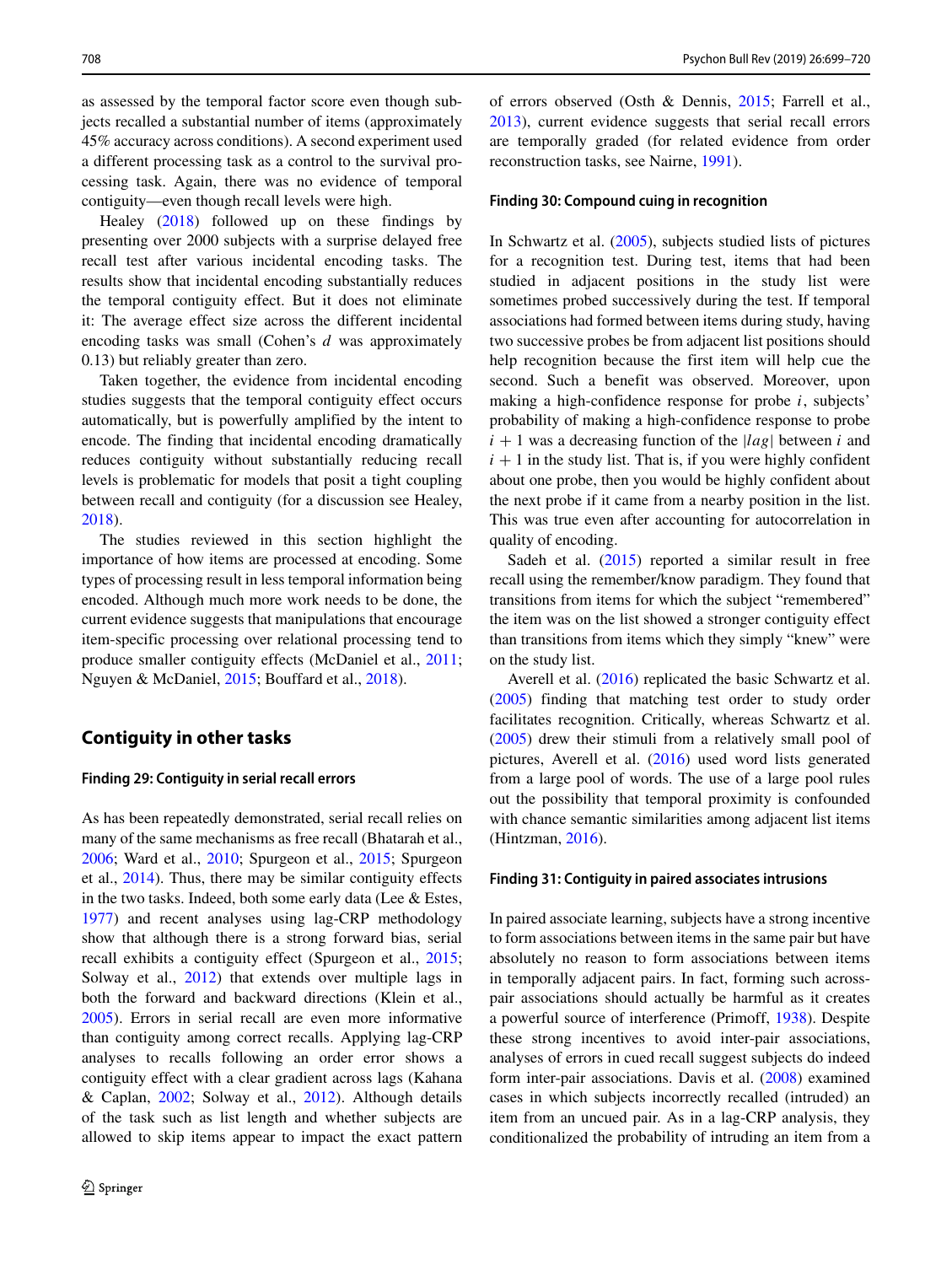given lag on the availability of the pair at that lag. These intrusions showed a clear, forward-biased, contiguity effect that extended across many lags (for a similar finding, see Caplan, Glaholt, & McIntosh, [2006\)](#page-18-11).

# **Long-range contiguity**

In most list learning tasks, items are separated by a few seconds. Outside the laboratory, events can be separated by minutes, hours, or more. Here we review several cases where contiguity emerges at these longer time scales.

#### **Finding 32: Contiguity in prior list institutions**

When we examine prior-list intrusions (PLI; erroneously recalling a word that was not on the current list but *was* on a prior list), we see they are most likely to come from the most recent list (Murdock, [1974\)](#page-20-26), suggesting temporal proximity influences an item's accessibility. Zaromb et al. [\(2006\)](#page-21-4) directly investigated the influence of temporal associations on the commission of PLIs by creating lists that contained some items that were repeated from earlier lists. Subjects were clearly instructed to recall items from the current list only. They found that PLIs were more likely to follow successful recall of one of the repeated items than recall of a non-repeated item. Moreover, these repetition-evoked PLIs tended to be from the same list as the just-recalled repeated item and from serial positions near to the repeated item's position in the original list. Even clearer evidence of the role of temporal associations in driving intrusions can be seen by examining cases in which subjects make several PLIs in succession: such chains of intrusions showed a clear contiguity effect such that subjects were most likely to transition between PLIs that were temporally contiguous in the original list.

#### **Finding 33: Across-list contiguity in final free recall**

Across-list temporal associations can also be examined in studies that include a final free recall phase after multiple lists have been studied and recalled. Not surprisingly, final free recall transitions between words studied in the same list show a clear contiguity effect (Howard et al., [2008;](#page-19-9) Unsworth, [2008;](#page-21-5) Loaiza & McCabe, [2012\)](#page-20-27). But contiguity manifests even when subjects *do not* transition between items from the same list: when they make an across-list transition it tends to be to items presented in temporally adjacent lists (Howard et al., [2008;](#page-19-9) Unsworth, [2008\)](#page-21-5). Across-list contiguity is also apparent in the list-lag of errors when subjects are probed with an item from one list and asked to recall another item from the same list but erroneously recall an item from a different list (Kilic et al., [2013\)](#page-19-27). These across-list contiguity effects suggest that subjects are encoding information about temporal distance at the level of lists, even when it is a potential source of interference.

Figure [5](#page-10-0) replicates the final free recall across-list contiguity effect with data from PEERS. This across-list CRP considers only transitions during final free recall that consist of correct recalls from one list to correct recalls of a different list. This analysis controls for the fact that it becomes less likely to transition to a particular list as the number of items that have already been correctly recalled from that list increases. For example, if a subject recalls an item from list #4, it is possible that the next item they recall correctly could be anything that has not already been recalled. If the subject had previously recalled 5 words from list #2, and 10 words from list #9, then there are 11 different items from list #2, and 6 different items from list #9 (assuming 16 item lists) that could be transitioned to. We would increment the denominator for the -2 and +4 possible lags accordingly. The numerator is incremented in the same way; if the next correct recall turns out to be from list #6, and three words had already been recalled from that list, then the +2 lag will be incremented by 13. Following Howard et al. [\(2008\)](#page-19-9), we also created a surrogate dataset to control for the effects of recency and autocorrelated goodness of encoding. To construct this surrogate data, we took each pair of acrosslist transitions that were made and then shuffled them so

<span id="page-10-0"></span>

**Fig. 5** Across-list transitions during final free recall show a contiguity effect. The black curve shows the conditional response probabilities computed from the actual data. The gray curve shows the conditional probability from surrogate data in which the order of recalls are randomly shuffled. The across-list contiguity effect is larger in the actual data than in the surrogate data. Data are from PEERS Experiments  $1-3$ . Error bars are 95% within-subject confidence intervals (Loftus & Masson, [1994\)](#page-20-12)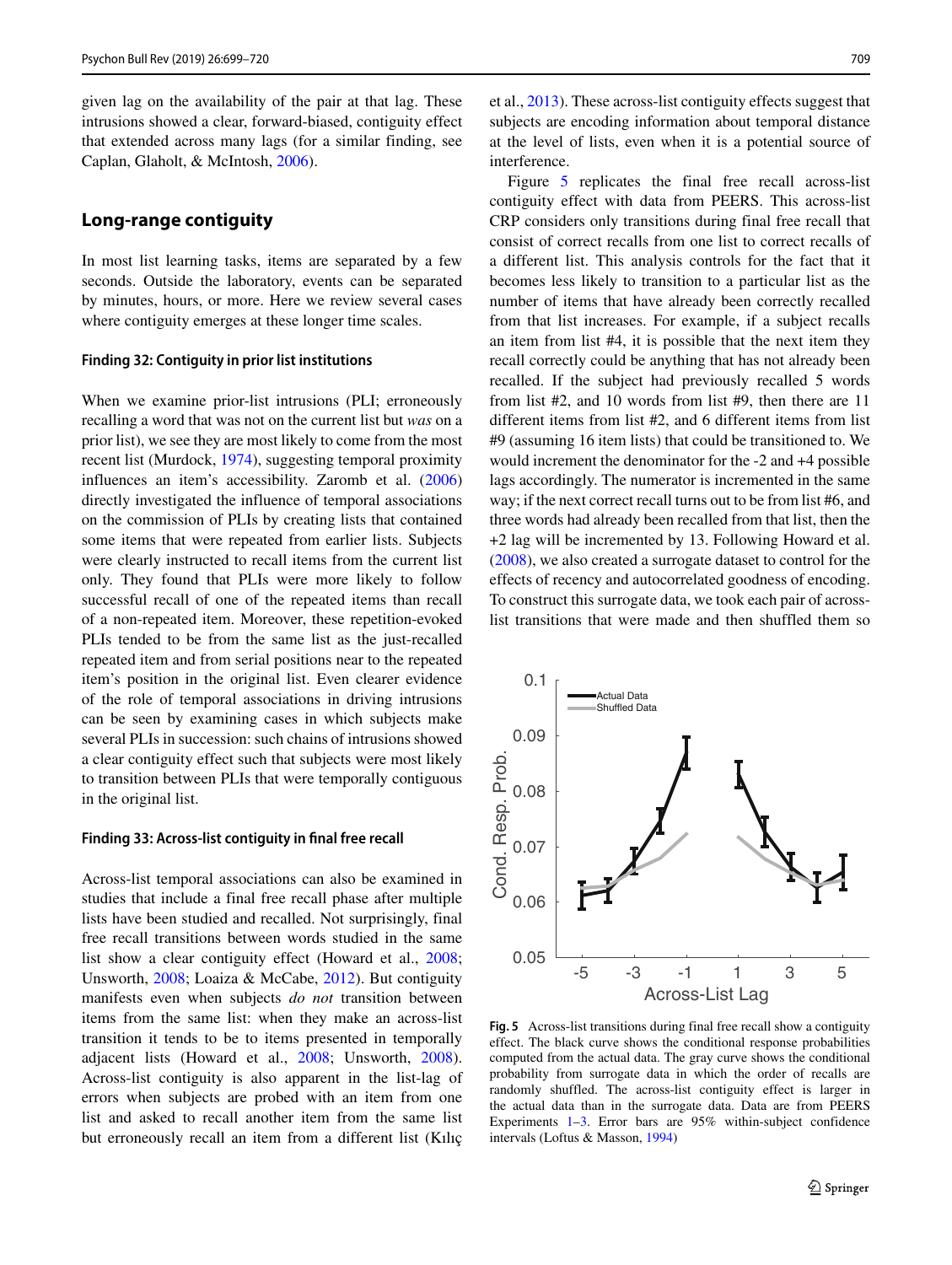that the same items could not be matched and the pairs must come from different lists. A CRP was then calculated from that shuffled data using the methods described above. This was done 10,000 times for each final free recall session, and then averaged across sessions within a subject, and then across subjects. Although these surrogate data, shown as the solid gray line in Fig. [5,](#page-10-0) do show a small contiguity effect, it cannot account for the large effect seen in the actual data.<sup>[2](#page-11-0)</sup>

#### **Finding 34: Contiguity outside the lab**

Cortis Mack et al. [\(2017\)](#page-18-12) tested for contiguity over even longer time scales by using a smart phone application to present items at a rate of 1 word per hour as subjects went about their day. A free recall test following 1 hour after the last item presentation. Even with this very long inter-item interval, there was a robust contiguity effect across three separate experiments and a variety of list lengths. These results provide strong evidence that contiguity is not limited to short time scales.

Perhaps the strongest test of whether contiguity arises at long time scales is to assess whether people encode information about temporal distance as they live their daily lives, incidentally laying down weeks and years of memories. Does recall of autobiographical memories show a contiguity effect? People can reconstruct the order of real world events (e.g., the sequence of events on September 11), and the pattern of order errors shows a clear temporal gradient around the correct position that is remarkably similar to the pattern seen in laboratory list learning tasks (Altmann, [2003\)](#page-18-13). In these studies, subjects were explicitly asked to reconstruct the order of events. Does temporal information influence the recall order when subjects are free to recall autobiographical memories in any order?

Moreton and Ward [\(2010\)](#page-20-11) asked subjects to free recall events that had occurred in their lives within the last 5 weeks, 5 months, or 5 years. Within each targeted recallperiod, subjects showed a contiguity effect, a tendency to make recall transitions between events that were within the same relative retention interval (e.g., upon recalling an event from 3 weeks/months/years ago, they were more likely to transition to recalling another event that occurred 3 weeks/months/years ago than one that had occurred 2 or 4 weeks/months/years ago). A limitation of this study is that it potentially confounds semantic similarity with temporal distance (Hintzman, [2016\)](#page-19-14). For example, events that occur during temporally-proximate periods of your life are more likely to involve similar people and places than events that occur during more temporally-distant periods. Memorable events are also likely to occur in bursts (e.g., the various moments in your child's first year of life, or the fist few months in a new job or city) which can create an artificial contiguity effect in the same way autocorrelated variation in encoding efficiency can (see above)—if most events are separated by short lags, short lags will tend to be overrepresented in the recall sequence.

Uitvlugt and Healey [\(in press\)](#page-21-6) attempted to address these issues by asking people to recall news stories from the 2016 presidential election campaign (Experiment [1\)](#page-16-0) or the first four months of 2018 (Experi-ment [2\)](#page-16-1). Subjects were asked to recall events from these time periods, in any order they wanted, by writing a headline to describe each recalled story. Because these events are public knowledge, not autobiographical, they can be dated precisely and their semantic similarity can be measured (in Experiment [1](#page-16-0) by having many crowd-sourced raters judge the similarity of the headlines involved in each transition and in Experiment [2](#page-16-1) by running Latent Semantic Analysis on the text of published accounts of the events). Even after controlling for the influences of both the distribution of possible lags and the confound between lag and semantic similarity, subjects showed a strong bias to transition among events that had appeared in the news within days of each other.

Although, to our knowledge, Moreton and Ward [\(2010\)](#page-20-11) and Uitvlugt and Healey [\(in press\)](#page-21-6) are the only studies to examine the contiguity effect in real world memories using behavioral measures, Nielson et al. [\(2015\)](#page-20-28) examined contiguity in the neural representations of autobiographical events. They had subjects wear "lifelogging" cameras and GPS devices for a month and then had them recall specific events, cued by pictures from the camera, while undergoing MRI scans. For each pair of events, they computed the similarity between their neural representations and found that this similarity was robustly correlated with the temporal distance separating the events. That is, events that occurred in the same day had neural representations that were more similar to each other than did events that occurred in the same week, which in turn had more similar neural representations than events that occurred in the same month. This was true *even after controlling for the spatial distance between the events*.

<span id="page-11-0"></span><sup>&</sup>lt;sup>2</sup>It has been suggested that the across-list contiguity effect in final free recall may be due to prior-list intrusions and not to temporal associations (Hintzman, [2016\)](#page-19-14). That is, if when originally recalling list *l*, subjects intrude an item from list  $l - n$ , they may form new associations between list *l* items and list *l* − *n* items. Then, during final free recall, these new intrusion-mediated associations would drive across-list transitions. This is implausible given that intrusions are quite rare and unlike the contiguity effect which extends to lags of 5, intrusions show a very steep recency effect (on average, less than 0.3 of an item per list in the PEERS data, with most coming from no more than 2 lists back; Healey & Kahana, [2016\)](#page-19-18). More to the point, the entire explanation is based on assuming that subjects form associations between temporally contiguous items during recall, despite there being no incentive to form such associations.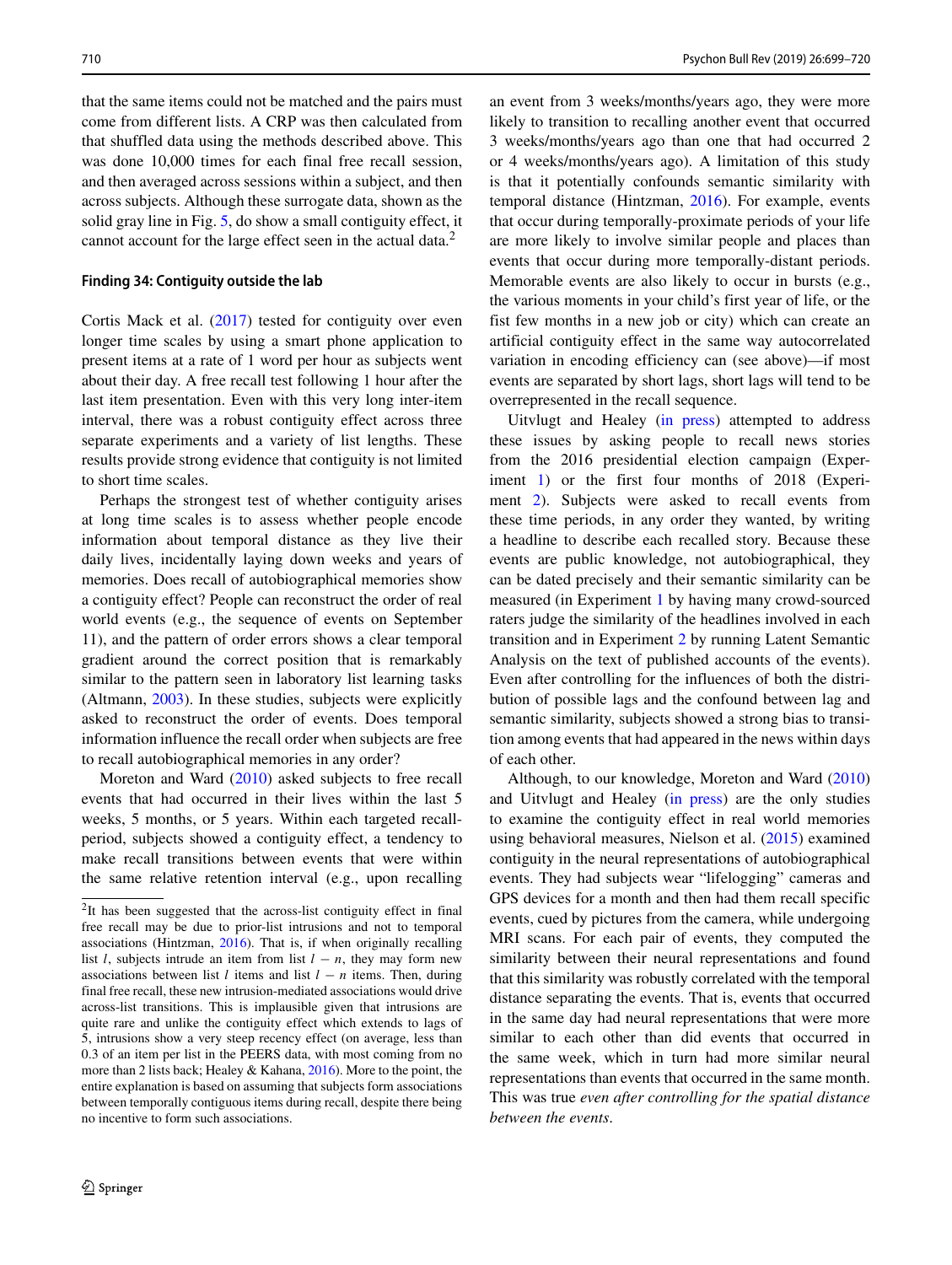# **Theoretical implications**

In these final sections we condense the 34 wide-ranging findings reviewed above into three key characteristics of the contiguity effect. In doing so we point to several open questions. We end by asking which cognitive mechanisms are likely to produce these key characteristics.

## **Key characteristics of temporal contiguity**

**Automaticity** We have seen that the temporal contiguity effect is ubiquitous in free recall. It is modulated to varying degrees by many factors, but eliminated by none of them. The effect emerges in the other classic memory paradigms as well (serial recall, recognition, and paired associates learning). It also emerges in errors in free recall, paired associates, and serial recall. It emerges on surprise memory tests. And it emerges outside the lab in the recall of both autobiographical memories and memory for world events. Taken together, this pattern of results suggests that the memory system *automatically* encodes information about temporal proximity, regardless of the details of the current task and even when there is no expectation that temporal information will be helpful on a later memory test. Moreover, the memory system tends to use this information to guide memory search, even when other associative dimensions (like semantic similarity or presentation modality) are available to support recall.

Although the existing data are quite clear on this point, the scope of the existing data is limited. Almost all of the studies reviewed here are word-list learning tasks, and almost all of those use lists of words with minimal semantic structure. Those studies that have added some semantic structure to lists have found contiguity to be present at reduced levels. This raises the question of how important temporal contiguity is when encoding and searching for memories that have rich similarity structures along a variety of dimensions (e.g., semantic, spatial, perceptual, etc.). Some work, such as that showing contiguity in autobiographical memory, suggest that temporal proximity is important when recalling richer memories, but this literature is in its infancy. An important target for future work is to explore how different associative dimensions interact and determine whether temporal proximity enjoys a privileged status in the similarity structure of memory.

**Time scale similarity** In most free recall studies, items are separated by fractions of a second. In CDFR items are separated by multiple seconds. In studies of final free recall, lists are separated by minutes. In the Cortis Mack et al. [\(2017\)](#page-18-12) study presenting items on subjects' phones, items were separated by hours. In the real world studies of Moreton and Ward [\(2010\)](#page-20-11) and Uitvlugt and Healey [\(in press\)](#page-21-6) events were separated by days, weeks, months, and even years. Robust temporal contiguity effects have been documented at all of these time scales. This suggests that the temporal contiguity effect, and the mechanisms that produce it, are at least approximately time scale invariant.

Exactly how invariant is the contiguity effect to changes in time scale? The data in Fig. [2l](#page-3-0) show a somewhat smaller effect in CDFR than in immediate free recall. Similarly, as noted by Howard et al. [\(2015\)](#page-19-28), the contiguity effect observed in final free recall is shallower and less asymmetric than that observed in immediate free recall. Uitvlugt and Healey [\(in press\)](#page-21-6) also found that contiguity in recall of news events was close to symmetric and that the magnitude of the effect was different for events spread out over two years versus four months. These observations suggest that the effect may not be precisely time scale invariant. But comparing lag-CRPs across task conditions, studies, and stimuli type is complicated by variations in overall recall level—as discussed in the section on autocorrelation in goodness of encoding, differences in the shape of the CRP could be due to differences in item availability rather than the strength of temporal associations. To our knowledge, there has been no systematic analysis of the contiguity effect across multiple time scales that controls for item availability. Such an analysis will be needed to adjudicate between models that are truly time scale invariant (e.g., Howard et al., [2015;](#page-19-28) Shankar & Howard, [2012\)](#page-21-18) and those that are merely approximately invariant (e.g., Farrell, [2012;](#page-19-29) Lohnas, Polyn, & Kahana, [2015\)](#page-20-29).

**Forward asymmetry** The contiguity effect in free recall has a pronounced forward asymmetry. This asymmetry is highly robust—all of the effects in Fig. [2](#page-3-0) show it. Any theory of episodic memory encoding and search must be able to account for this regularity.

But is forward asymmetry a necessary consequence of the mechanisms that produce contiguity? The data are less clear on this point. In final free recall, the across-list contiguity effect (Fig. [5\)](#page-10-0) is not forward-asymmetric (see also Howard et al., [2008\)](#page-19-9). Forward asymmetry was found by Cortis Mack et al. [\(2017\)](#page-18-12) when items were separated by hours, but was not found consistently by Uitvlugt and Healey [\(in press\)](#page-21-6) when events were separated by days and weeks. This might suggest that time scale has different effects on the magnitude of the contiguity effect versus the magnitude of the asymmetry effect (consistent with the prediction of some models, Howard, [2004\)](#page-19-20). Thus a better understanding of the factors that influence asymmetry is an important target for future work.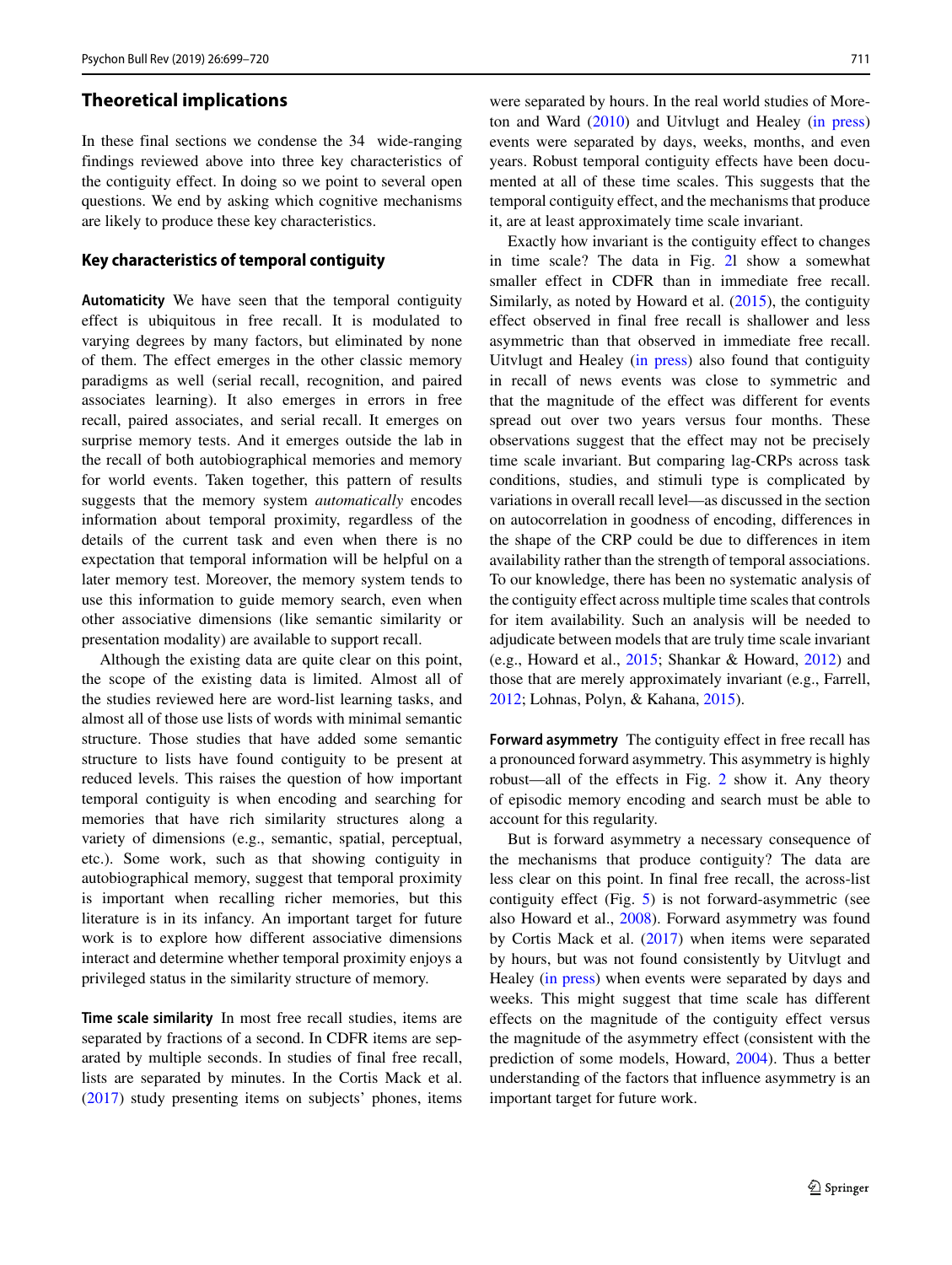## **Contiguity generating mechanisms**

We will consider six mechanisms commonly found in contemporary models of episodic recall: associative chaining, short-term memory, positional coding, chunking, contextual dynamics, and control processes. The mechanisms are not all mutually exclusive. Indeed, many models include several of them, such as contextual dynamics and shortterm memory (e.g., Davelaar, Goshen-Gottstein, Ashkenazi, Haarmann, & Usher, [2013;](#page-19-30) Lehman & Malmberg, [2005\)](#page-19-31) or contextual dynamics and chunking (Farrell, [2012\)](#page-19-29). Nonetheless, it is useful to ask which of the mechanisms provide the most comprehensive and parsimonious account of the available data. Therefore, for each mechanism we will describe how it can facilitate the encoding of temporal proximity and ask whether it can account for the three key characteristics of contiguity we outlined above. We track the results in Table [2.](#page-1-2)

**Associative chaining** Associative chaining models assume that new associations form directly between successive items during study (Lewandowsky & Murdock, [1989;](#page-20-30) Humphreys et al., [1989;](#page-19-32) Solway et al., [2012\)](#page-21-17). That is, chaining directly encodes temporal proximity by forming associations between temporally adjacent items. Insofar as these models hold chaining to be a fundamental property of the memory system, they naturally account for the apparent automaticity of the contiguity effect. But if the chain links only adjacent items (i.e., nearest neighbor chaining Lewandowsky & Murdock, [1989;](#page-20-30) Metcalfe & Murdock, [1981\)](#page-20-31), the result would be a very steep, and symmetric, contiguity effect such that recalling item *i* would almost always be followed by recalling either  $i + 1$  or  $i - 1$ . Elaborated versions of chaining may be able to produce a smooth lag-CRP by allowing associations between nonadjacent items (Solway et al., [2012\)](#page-21-17) or by using blurred

**Table 2** Which mechanisms can account for the key characteristics of the temporal contiguity effect

| Mechanism            | Automaticity | Time scale<br>similarity | Forward<br>asymmetry |
|----------------------|--------------|--------------------------|----------------------|
| Associative chaining |              | $\times$                 | $\times$             |
| Short-term memory    |              | $\times$                 |                      |
| Positional coding    |              |                          | $(\hbox{--})$        |
| Chunking             |              | ⊝                        |                      |
| Contextual dynamics  |              | ⊝                        | √                    |
| Control processes    | X            | X                        | $\times$             |

 $\sqrt{\ }$  = The mechanism provide a natural account.  $\odot$  = The mechanism can provide an account given reasonable additional assumptions.  $x =$ The model cannot provide an account even with reasonable modifications

representations as recall cues (so they provided evidence for items at multiple lags; e.g., Lewandowsky & Murdock, [1989\)](#page-20-30). Time scale similarity and forward asymmetry pose a greater challenge for chaining. Time scale similarity is a problem because chaining offers no explanation of how direct links could form between lists separated by minutes in final free recall or life events separated by weeks in autobiographical memory—one would have to postulate multiple chains, each with a different timescale. Asymmetry is a problem because most chaining models, especially those that use correlation to form associations and convolution to retrieve items (e.g., Lewandowsky & Murdock, [1989\)](#page-20-30) embody a holistic (Gestalt) view of associations whereby the forward and backward associations are symmetric (Caplan et al., [2014;](#page-18-14) Kahana, [2002\)](#page-19-33), without ad hoc modification it would be difficult for such a model to produce a forward asymmetric chain.

**Short-term memory** Many models assume that when items spend time together in short-term memory (or working memory), new long-term associations form between them (Cowan et al., [2013\)](#page-18-15), with the strength of the association being a function of how much time they spend together (Raaijmakers & Shiffrin, [1981\)](#page-20-32). If items presented close together in a list tend to spend more time co-occupying short-term memory than items presented further apart in the list (e.g., Phillips, Shiffrin, & Atkinson, [1967\)](#page-20-33), a contiguity effect will naturally be produced (Kahana, [1996\)](#page-19-1). Moreover, on the assumption that passing through short-term memory is the only way for items to get encoded in long-term memory (Atkinson & Shiffrin, [1968\)](#page-18-16), contiguity in immediate recall would be automatic and ubiquitous. But shortterm memory can not easily account for contiguity between events that were separated by several seconds of filled distraction (Howard & Kahana,  $2002a$ ), much less between events separated by hours or days. At shorter time scales, several dual-store models have been shown to produce a contiguity effect that closely agrees with the forwardasymmetric shape of the contiguity effect observed in immediate and delayed free recall (Kahana, [1996;](#page-19-1) Davelaar et al., [2005;](#page-19-31) Lehman & Malmberg, [2013\)](#page-19-30). Thus short-term memory can automatically produce forward-asymmetric contiguity at short time scales, but additional mechanisms are needed to explain long-range contiguity.

One such mechanism could be a reminding process. Reminding refers to the phenomenon of a new event spontaneously triggering retrieval of an earlier event (e.g., Hintzman, [2011;](#page-19-35) Wahlheim & Jacoby, [2013\)](#page-21-19). To illustrate, imagine if the semantically related words *dog* and *cat* both appeared in a list separated by some lag. Presentation of *dog* could remind the subject that *cat* had been studied earlier, allowing the two to co-occupy short-term memory and thus form a new episodic link that increases the probability they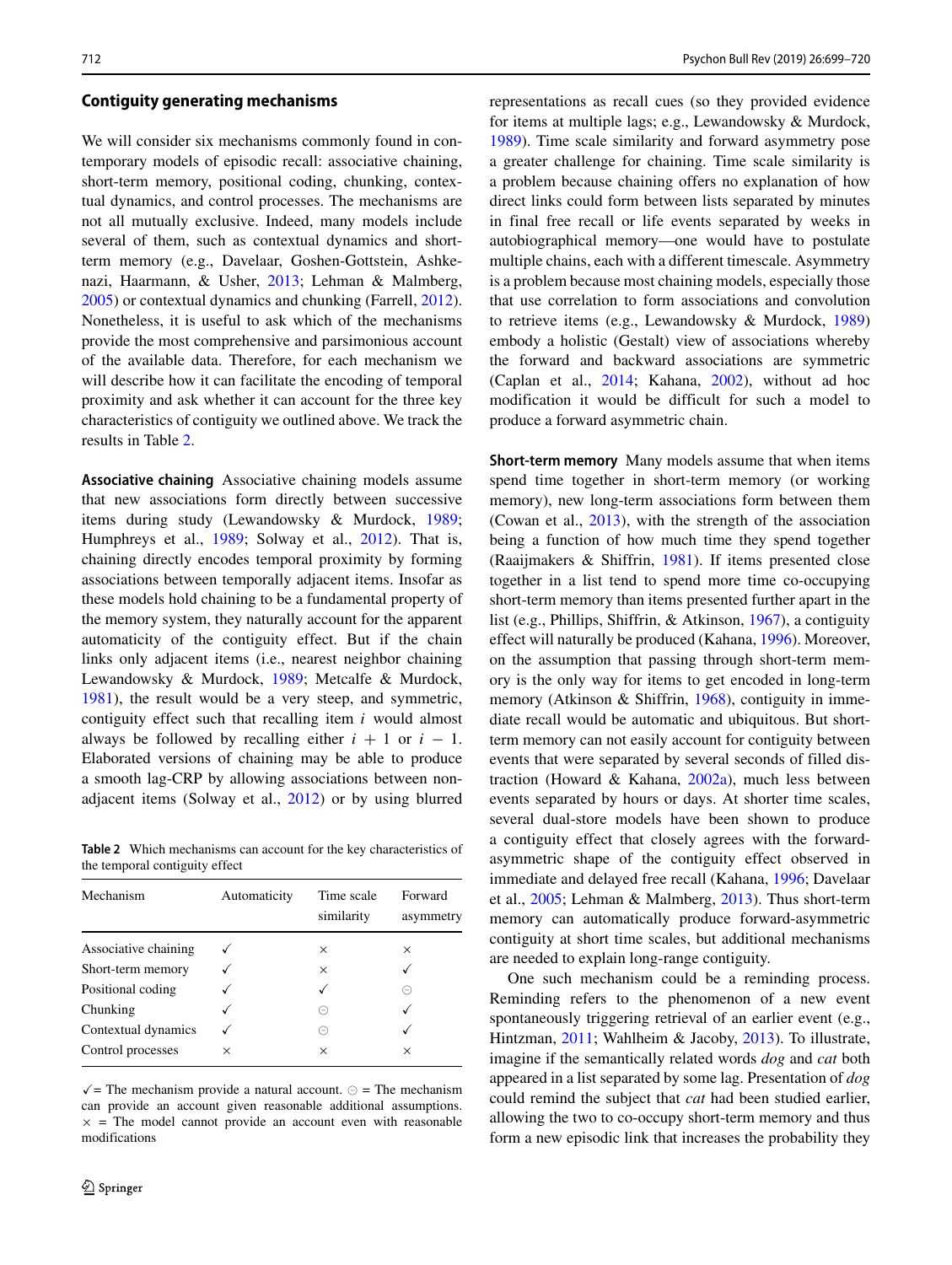will be recalled together. In situations where the semantic similarity between two events tends to be positively correlated with the temporal lag separating those events, reminding could contribute to a contiguity effect even at long time scales. Uitvlugt and Healey [\(in press\)](#page-21-6) found evidence that just such a positive correlation between similarity and lag exists in real-world news stories and contributes to, but does not fully explain, the contiguity effect. A reminding account has more difficulty, however, with the long-range contiguity effects observed in continual distractor free recall and final free recall where lists are randomly generated such that, across subjects, there should be no correlation between similarity and lag.

**Positional coding** Positional coding models (e.g., Burgess & Hitch, [2006;](#page-18-17) Farrell & Lewandowsky, [2002;](#page-19-36) Lewandowsky & Farrell, [2000;](#page-20-34) Oberauer, Lewandowsky, Farrell, Jarrold, & Greaves, [2012\)](#page-20-35) assume that each list item becomes associated with a representation that codes the item's position in the input sequence and that these codes can be used as cues during memory search (for a review see Caplan, [2015\)](#page-18-18). These position codes can be explicit representations of list position (e.g., Farrell & Lewandowsky, [2002\)](#page-19-36) or they can be representations of temporal distance from the present moment (Brown et al., [2007\)](#page-18-19). If nearby positional codes are similar and thus confusable (Brown et al., [2007;](#page-18-19) Oberauer et al., [2012;](#page-20-35) Farrell & Lewandowsky, [2002\)](#page-19-36), cuing with positional code *i* will activate not just the item from position *i* but also items associated with other positions in a decreasing function of  $|i + lag|$ , producing a contiguity effect. Provided that events are automatically associated with position codes whenever episodic memories are formed, even incidentally, positional coding could account for the automaticity of the contiguity effect. Time scale similarity is also a natural prediction of models in which the psychological distance between the present moment and temporal markers is logarithmically compressed (Brown et al., [2007\)](#page-18-19). With the reasonable added assumption that items occupy a temporally extended region of the time line (rather than a single point), these time scale similar models would also predict forward asymmetry (Brown et al., [2008\)](#page-18-20).

**Chunking** Chunks, or groups, can be formed by associating each item with a superordinate representation (e.g., Anderson & Matessa, [2012;](#page-19-29) Farrell, [1997\)](#page-18-21). A recent implementation of chunking (Farrell, [2012\)](#page-19-29) includes two key mechanisms that produce contiguity. First, items separated by small lags in the study list are more likely to be in the same group than items separated by large lags, thus contiguity will naturally arise by recalling items within a group before moving on to another group. Second, the model incorporates a positional coding mechanism such that each item is associated with a within-group positional code, and these codes are similar for temporally proximate positions. Therefore, the model generates contiguity for much the same reason a positional coding model does: cuing with positional code *i* will activate item *i* but also the other items in the group as a decreasing function of their lag from item *i*. By itself, chunking would not predict time scale similarity. But the Farrell [\(2012\)](#page-19-29) model posits a hierarchy of chunks (e.g., items are grouped into list, and within lists into chunks), thus the model could conceivably produce contiguity at a long time scales by adding levels to this hierarchy with increasingly coarse time scales (e.g., day-level chunks, week-level chunks, etc.). Moreover, because items within a cluster are recalled by cuing with position markers in forward serial order, the model also produces a forward asymmetry.

**Contextual dynamics** Many models assume that new events become associated with the current state of an internal context representation that continually drifts through a high–dimensional space, with the accessibility of a particular memory depending on its association with the current state of context (McGeoch, [1932;](#page-20-36) Underwood, [1945;](#page-21-20) Estes, [1955;](#page-19-37) Murdock, [1997;](#page-20-37) Mensink & Raaijmakers, [1988;](#page-20-38) Bower, [1967;](#page-18-22) Tulving, [1972\)](#page-21-21). Under *retrieved context* models (for the most recent implementations see, Howard et al., [2015;](#page-19-28) Lohnas et al., [2015\)](#page-20-29), context drift is not random, but is driven by the cognitive representations activated by newly experienced events (e.g., studying, or recalling, a list item). Because of contextual drift, items that were presented near together in time will be associated with more similar states of context than will items presented farther apart in time. Thus, searching memory by using the context associated with the just-retrieved item as a cue automatically produces a contiguity effect. These models also naturally predict time scale similarity because they use a competitive retrieval rule that is sensitive to the *relative* similarity of contextual states (i.e., states of context separated by 1 second are more similar than states separated by 2 seconds, but states of context separated by 1 min are also more similar than states separated by 2 min). But to show time scale similarity at scales ranging from seconds to weeks (or longer), these models must be extended to include multiple context representations that drift at different rates (Howard et al., [2015\)](#page-19-28). Retrieved context models naturally predict asymmetry because each new item adds its cognitive representation to context which then becomes associated with items presented after (but not before) it. Thus, during retrieval, the context state of a just-recalled item is a better cue for items at positive lags than for items at negative lags (Howard & Kahana, [2002a\)](#page-19-34).

**Control processes** Control processes (Lehman & Malmberg, [2013;](#page-19-30) Atkinson & Shiffrin, [1968\)](#page-18-16) allow us to implement various ad hoc encoding and retrieval strategies to meet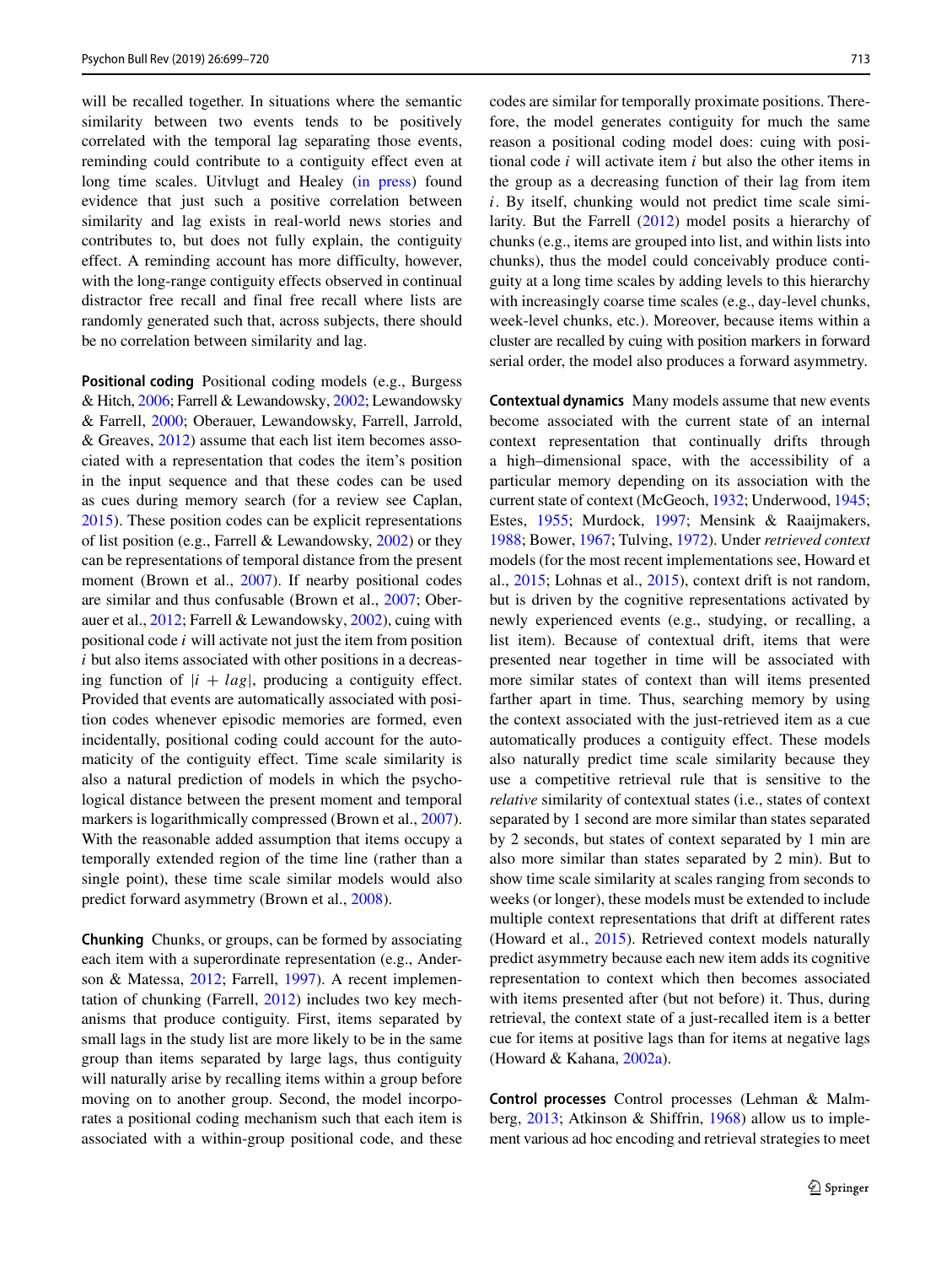the demands of particular tasks (e.g., Delaney & Knowles, [2005;](#page-19-38) Unsworth, [2016\)](#page-21-22). Some of these strategies could produce a contiguity effect (Hintzman, [2016\)](#page-19-14). For example, subjects may link successive list items together to tell a story (Delaney & Knowles, [2005\)](#page-19-38), or they might employ the method of loci (Bouffard et al., [2018\)](#page-18-1), linking items to a pre-memorized sequence of locations. These strategies entail attending to the order of presentation and recapitulating it during recall: both would produce a contiguity effect. Such strategies almost certainly contribute to the contiguity effect observed in standard free recall tasks, but it is difficult to see how they can provide a parsimonious account of the apparent automaticity of the effect. Particularly problematic are cases where subjects have no reason to engage in a contiguity-generating strategy, such as when contiguity is observed under incidental encoding, in across-pair errors in paired associate learning, in across-list transitions in final free recall, and in recall of real-world events. Similarly, it is unclear how strategic control processes can provide a unified account of contiguity across time scales. Certain strategies could produce a forward asymmetry (the method of loci, for example) under the limited range of situations where subjects would choose to employ the strategy.

Reviewing Table [2,](#page-1-2) we see that several of the mechanisms are unlikely to provide a comprehensive account of the contiguity effect. Chaining, short-term memory, and strategic control processes are all unable to account for the time scale similarity of the effect. Chaining and strategic control processes also do not provide a natural account of forward asymmetry. And strategic control processes cannot account for the ubiquity and seeming automaticity of the contiguity effect. This does not mean that these processes never contribute to the contiguity effect in particular studies. But it does mean that a comprehensive model of the contiguity effect must include additional mechanisms. The remaining three mechanisms are good candidates. Contextual dynamics, the most sophisticated implementations of positional coding, and hierarchical chunking are all consistent with the three key characteristics of the contiguity effect given reasonable assumptions. It is possible that a complete model of the contiguity effect will have to include all three. But this would be an unparsimonious conclusion at this point. Instead, we suggest that the 34 effects reviewed here can serve as a set of benchmarks for modeling work aimed at determining whether any of these mechanisms can provide a quantitatively precise account of the available data.

# **Summary and final remarks**

Memory search unfolds as a series of retrievals, with one retrieved memory triggering retrieval of another. The temporal distance between events helps drive this chain of retrievals: upon successfully retrieving one event, subjects have a strong bias to next retrieve an event that occurred close in time to the just-recalled event. Here, we have examined how this contiguity effect is influenced by a range of variables. We found that although many factors influence the magnitude of the contiguity effect, few, if any, eliminate it.

We saw that the contiguity effect is present in essentially all individuals and its magnitude is positively correlated with both recall success and general intellectual ability. Within individuals, a robust contiguity effect is observed on their very first free recall trial and remains even after they gain weeks of experience with the task. Moreover, the effect cannot be explained by within-individual variation in goodness of encoding. Contiguity is robust to many different parameters of the free recall task, including list length, presentation rate, modality of presentation, modality of recall responses, retention interval, inter-item delay, encoding task, and the semantic associations among list items.

The contiguity effect also generalizes beyond accurate retrievals in free recall and is observed even in situations where it would be difficult or counterproductive to deliberately encode temporal distance. These include across-list transitions in final free recall, intrusion errors in free recall, order errors in serial recall, across-pair intrusions in paired associate learning, and compound-cuing in recognition. Finally, we discussed several studies that showed contiguity effects in the recall of real-life memories formed outside the lab.

We have shown that a successful model of contiguity effects in episodic memory must encode information about temporal distance at multiple time scales. The mechanisms that encode this information about temporal distance should generalize across tasks, encoding manipulations, and materials, suggesting a degree of automaticity. Among the models we have reviewed, the data appear most consistent with either retrieved-context models, some positional coding and hierarchical-clustering models, or hybrid models that combine these mechanisms.

**Author Note** This research was funded by National Institutes of Health Grants AG048233 and MH55687. We thank Patrick Crutchley, Jonathan Miller, and Isaac Pedisich for assistance with programming the experiments and Adam Broitman, Elizabeth Crutchley, Kylie Hower, Joel Kuhn, and Logan O'Sullivan for help with data collection. We thank Jeremy Caplan and Marc Howard for helpful comments on the manuscript.

# <span id="page-15-0"></span>**Appendix A: Penn electrophysiology of encoding and retrieval study**

The Penn Electrophysiology of Encoding and Retrieval Study (PEERS) aims to assemble a large database on the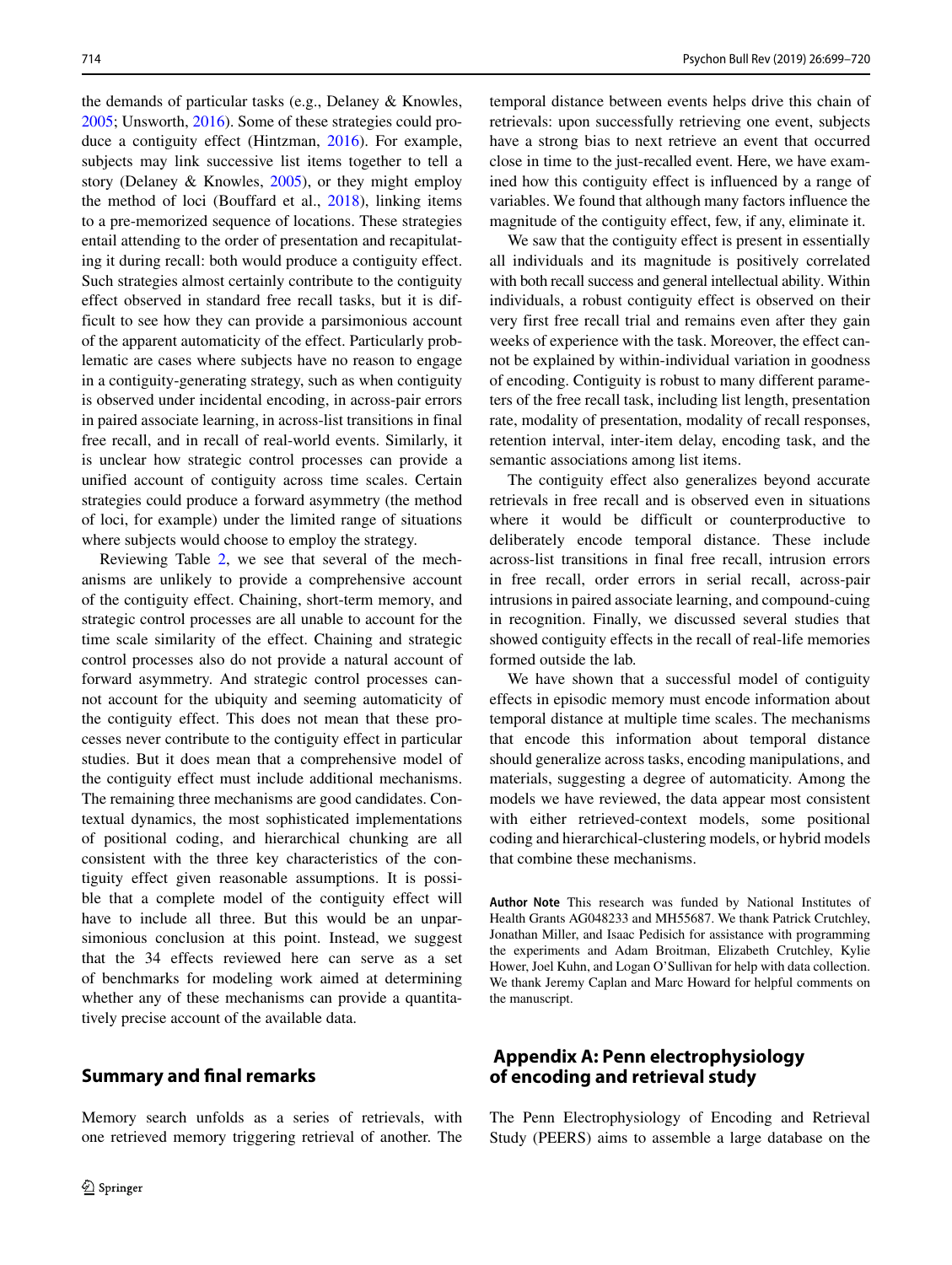electrophysiological correlates of memory encoding and retrieval (Healey & Kahana, [2014;](#page-19-0) Healey et al., [2014;](#page-19-3) Lohnas & Kahana, [2014,](#page-20-2) [2013;](#page-20-39) Miller et al., [2012;](#page-20-3) Healey & Kahana, [2016\)](#page-19-18). Here, we report data from Experiments [1](#page-16-0) and [4.](#page-17-0) We describe the methods of those experiments in detail (for full details on the design of PEERS, see Healey & Kahana, [2014;](#page-19-0) Lohnas & Kahana, [2013\)](#page-20-39).

# **Subjects**

The present analyses are based on the subjects who had began PEERS as of April 2015. The sample included 466 subjects who completed an introductory session. Of these, a subset consisting of 172 younger adults (age range: 18–30 years) and 38 older adults (age range: 61–85 years) completed all sessions of Experiment 1 (see Healey & Kahana, [2016,](#page-19-18) for full details on the older adult sample). Of the younger adult sample, 31, the practiced group, also completed at least 12 sessions of Experiment [4.](#page-17-0) A second subset of 20 younger adults, the naïve group, completed at least 12 sessions of Experiment [4](#page-17-0) but had *not* participated in Experiments [1](#page-16-0)[–3.](#page-17-1) All subjects were right-handed native English speakers. The methods for this study were approved by the University of Pennsylvania Institutional Review Board.

# **PEERS introductory session**

Prospective subjects completed a introductory session to introduce them to the free recall task and ensure they did not make an excess of eye movements during item presentation epochs (to avoid muscle artifacts making EEG data unusable) and had a probability of recall less than 0.8 (to avoid subject's being at ceiling even before practice). The introductory session consisted of 12 lists of 16 words presented one at a time on a computer screen for 1600 ms, followed by a jittered (i.e., variable) inter-stimulus interval of 800–1200 ms (uniform distribution).

The final word of each list was followed by a distractor period in which subjects answered math problems of the form  $A + B + C = ?$ , where A, B, and C were positive, single-digit integers, though the answer could have been one or two digits. When a math problem was presented on the screen, the subject typed the sum as quickly as possible. The task was self-paced and lasted a minimum of 20 s although if the subject was working on a problem when the time expired, they were allowed to complete that problem.

### **PEERS Experiment 1**

<span id="page-16-0"></span>Subjects performed a free recall experiment consisting of 1 practice session and 6 subsequent experimental sessions. Each session consisted of 16 lists in which 16 words were presented one at a time on a computer screen. Each study list

was followed by an immediate free recall test. At the end of each session, there was a recognition test and, for a subset of sessions, a final free recall test.

Words were either presented concurrently with a task cue, indicating the judgment that the subject should make for that word, or with no encoding task. The two encoding tasks were a size judgment ("Will this item fit into a shoebox?") and an animacy judgment ("Does this word refer to something living or not living?"), and the current task was indicated by the color and typeface of the presented item. There were three conditions: no-task lists (subjects did not have to perform judgments with the presented items), single-task lists (all items were presented with the same task), and task-shift lists (items were presented with either task). List and task order were counterbalanced across sessions and subjects.

Each word was drawn from a pool of 1638 words. Lists were constructed such that varying degrees of semantic relatedness occurred at both adjacent and distant serial positions. Semantic relatedness was determined using the Word Association Space (WAS) model described by Steyvers et al. [\(2004\)](#page-21-23). WAS similarity values were used to group words into four similarity bins (high similarity:  $\cos \theta$  between words  $> 0.7$ ; medium–high similarity,  $0.4 <$  $\cos \theta$  < 0.7; medium-low similarity,  $0.14 < \cos \theta < 0.4$ ; low similarity,  $\cos \theta < 0.14$ ). Two pairs of items from each of the four groups were arranged such that one pair occurred at adjacent serial positions and the other pair was separated by at least two other items.

For each list, there was a 1500 ms delay before the first word appeared on the screen. Each item was on the screen for 3000 ms, followed by a jittered (i.e., variable) interstimulus interval of 800–1200 ms (uniform distribution). If the word was associated with a task, subjects indicated their response via a keypress. After the last item in the list, there was a jittered delay of 1200–1400 ms, after which a tone sounded, a row of asterisks appeared, and the subject was given 75 seconds to attempt to recall aloud any of the justpresented items. If a session was randomly selected for final free recall, following the immediate free recall test from the last list, subjects were shown an instruction screen for final free recall, telling them to recall all the items from the preceding lists. After a 5 second delay, a tone sounded and a row of asterisks appeared. Subjects had 5 min to recall any item from the preceding lists. After either final free recall or the last list's immediate recall test, there was a recognition test, which is not considered here (for full details, see Healey & Kahana, [2016;](#page-19-18) Lohnas & Kahana, [2013\)](#page-20-39).

#### **PEERS Experiment 2**

<span id="page-16-1"></span>Experiment [2](#page-16-1) was identical to Experiment [1](#page-16-0) except as described below. Each of the 6 non-practice sessions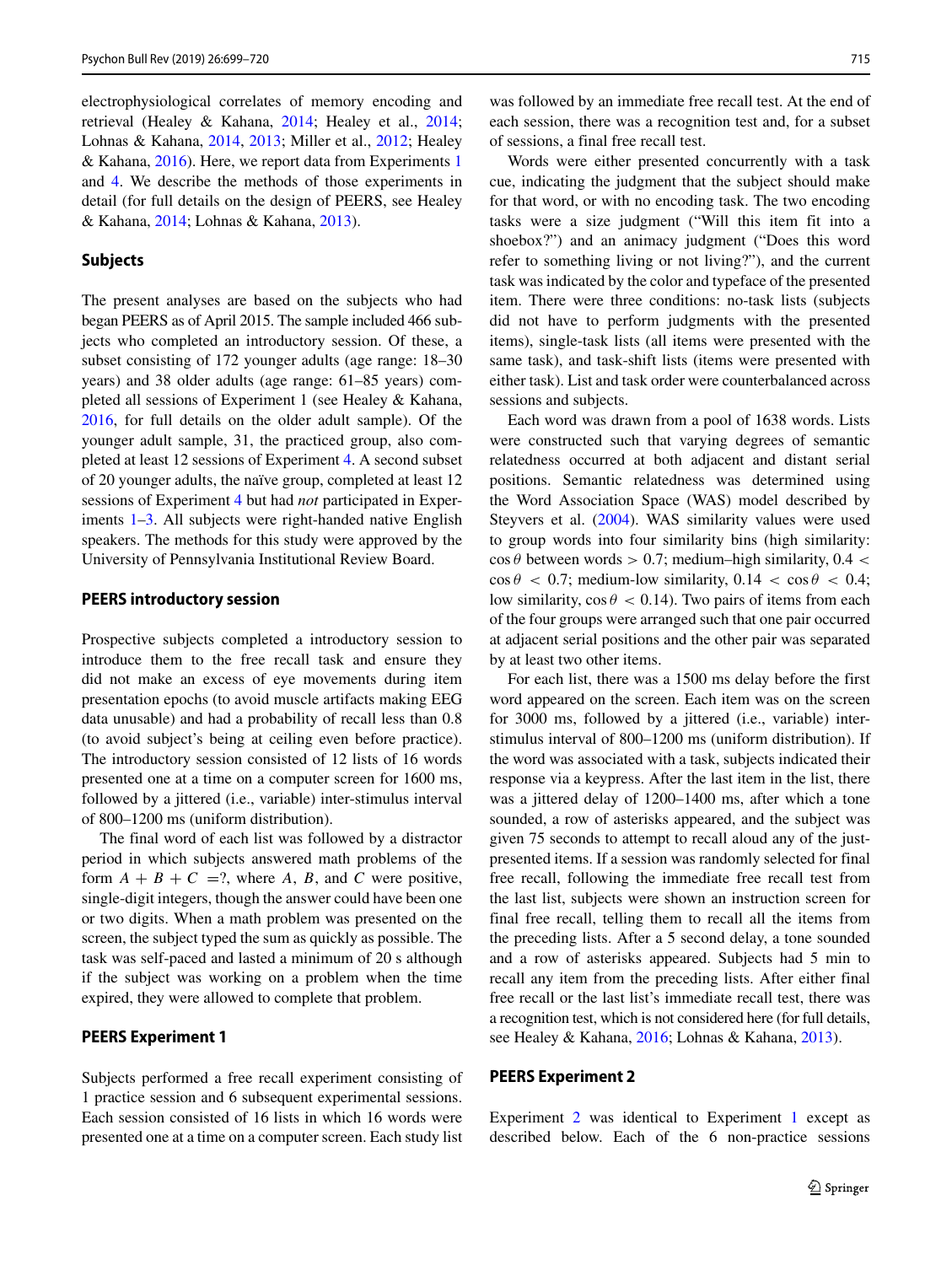consisted of 12 study lists of 16 words. Distractor tasks consisted of answering math problems of the form  $A +$  $B + C =$ ?, where *A*, *B*, and *C* were positive, singledigit integers, though the answer could have been one or two digits. When a math problem was presented on the screen, the subject typed the sum as quickly as possible. The task was self-paced, such that a subject may have been presented with, but not responded to, a problem at the end of the distraction interval. Subjects were given a monetary bonus based on the speed and accuracy of their responses. In the first two trials, subjects performed free recall with one trial having a distractor period following the last word presentation for 8 s. For the other of the first two trials, subjects performed an 8 s distractor period prior to and following each word presentation. In the remaining 10 trials, subjects performed free recall with 5 possible time durations for the between-item and end-of-list distractor tasks. As listed here, the first number indicated the betweenlist distractor duration and the second number indicated the end-of-list distractor, both in seconds: 0-0, 0-8, 0-16, 8- 8, 16-16. A 0 s distractor refers to the typical, non-filled duration intervals as described for Experiment [1.](#page-16-0) Within each session, half of the lists were randomly chosen to be task-switch lists, and the other half were single-task lists.

The first session in this experiment was designed to introduce subjects to the math task. This session was identical to the experimental sessions except as described below. This session contained 14 lists, the first 4 of which were 2 lists of 8-8 and 2 lists of 0-8, with the order randomly chosen. These lists were all single-task lists, two each of each judgment type randomly chosen. The remaining 10 lists had distractor tasks as in the experimental sessions. All of these lists were single-task lists, with half randomly chosen to be of one task. This session always contained a final free recall period.

# **PEERS Experiment 3**

<span id="page-17-1"></span>Experiment [3](#page-17-1) used the externalized recall (ER) procedure (Kahana et al., [2005a;](#page-19-39) Zaromb et al., [2006;](#page-21-4) Unsworth et al., [2009;](#page-21-24) Unsworth & Brewer, [2010\)](#page-21-25) to obtain more complete information on subjects' tendency to commit intrusions during recall and on their ability to distinguish between intrusions and correct responses. In Experiment [3,](#page-17-1) 96 subjects were given externalized recall instructions and the remaining subjects were given standard free recall instructions.

In the ER procedure, after subjects had become familiar with the standard free recall instructions, we asked them to say out loud all words that came to mind at the time of test, even if they thought those words did not occur in the most recent list, which they are explicitly attempting to recall. To separately examine the internal censoring process during recall, we asked subjects to indicate when they have recalled an item they believe was not on the most recent list by pressing the spacebar immediately following recall of that item.

The ER procedure was introduced in a preliminary session which began identically to Experiment [1.](#page-16-0) After the third list, instructions appeared on the computer screen indicating that subjects should additionally say aloud every time a specific, salient word came to mind while performing free recall. Subjects were also instructed to press the spacebar immediately following recall of an intrusion or repetition. An experimenter sat in with the subject during this session to ensure that the subject understood these instructions. Following this preliminary session, subjects performed five experimental sessions with methods identical to Experiment [1](#page-16-0) except that subjects were given ER instructions at the beginning of each free recall session. Three out of the six (one practice and five experimental) sessions were randomly chosen to have final free recall, and each of the final free recall periods also began with the ER instruction.

# **PEERS Experiment 4**

<span id="page-17-0"></span>Subjects performed a delayed free recall experiment consisting of 24 experimental sessions. Each session consisted of 24 lists of 24 words that were presented one at a time on a computer screen. Each study list was followed by a 24 s distractor-filled delay before a free recall test.

Each session requires  $24 \times 24 = 576$  words. For each subject, a unique word pool of 576 words was drawn from the larger 1638-word pool used in Experiment [1.](#page-16-0) This same 576-word pool was used to generate the lists for each session 1–23. That is, subjects saw the same set of words across sessions 1–23, but randomly assigned to different lists in each session. The 24th session introduced some new words, which were drawn from the remaining words in the larger 1638-word pool. Specifically, the 24th session included 8 lists composed of 8 old/16 new words, 8 lists composed of 12 old/12 new words, and 8 lists composed of 16 old/8 new words. Within all sessions, words were randomly assigned to lists with the following constraints: Lists were constructed such that varying degrees of semantic relatedness occurred at both adjacent and distant serial positions. WAS similarity values were used to group words into four similarity bins using the same procedure described for Experiment [1.](#page-16-0) Two pairs of items from each of the four groups were arranged such that one pair occurred at adjacent serial positions and the other pair was separated by at least two other items.

For all lists, there was a 1500 ms delay before the first stimuli appeared on the screen. For a random half of the lists in each session (excluding list 1), subjects completed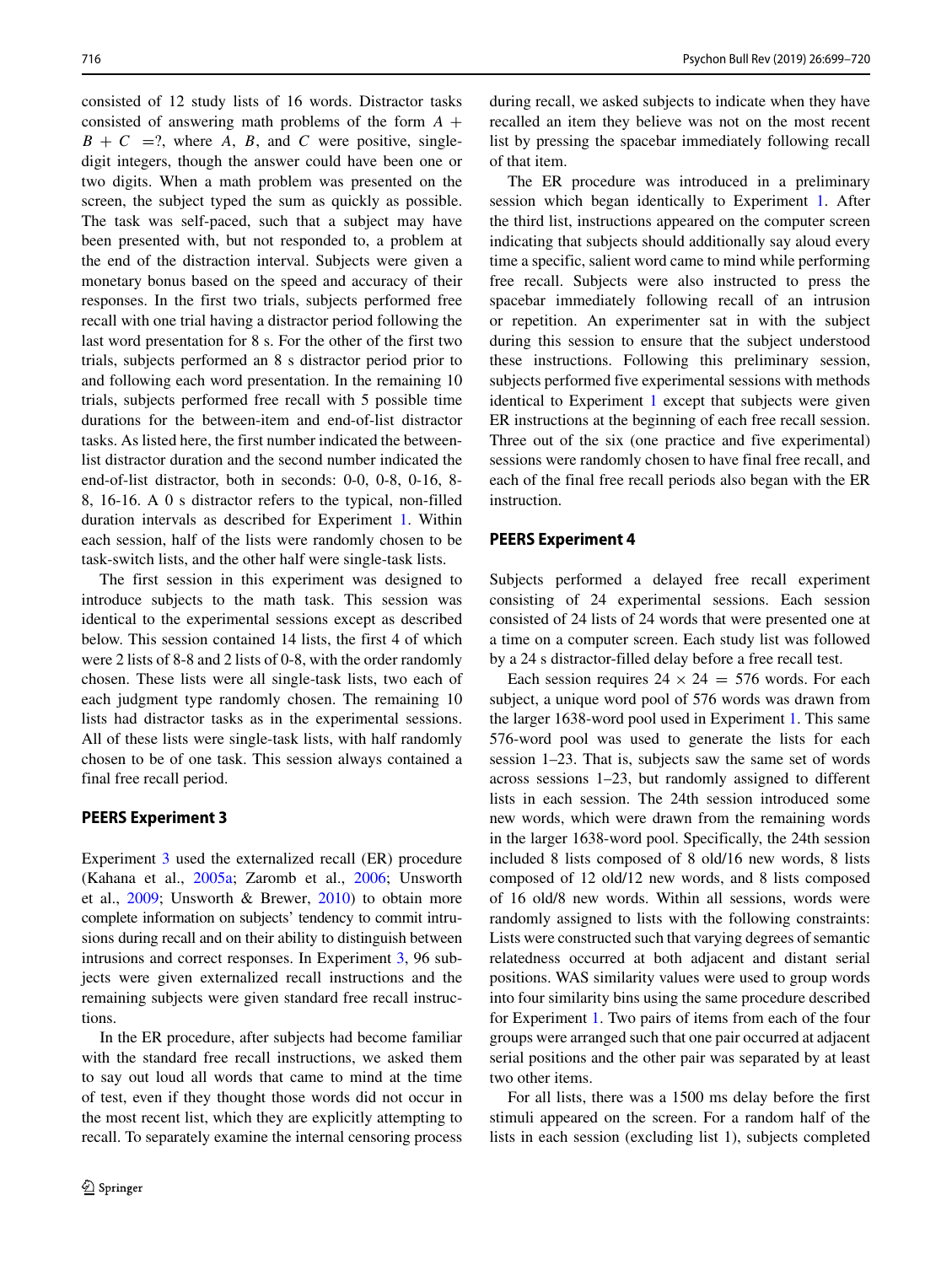a pre-list distractor task for 24 s before presentation of the first word, with a 800–1200 ms (uniform distribution) iittered delay between the last distractor problem and the presentation of the first list word. Each word was on the screen for 1600 ms, followed by a jittered (i.e., variable) inter-stimulus interval of 800–1200 ms (uniform distribution). Following the presentation of the last word in each list, subjects performed a distractor task for 24 s. Both the pre-list and post-list distractor task consisted of answering math problems of the form  $A + B + C = ?$ , where *A*, *B*, and *C* were positive, single-digit integers, though the answer could have been one or two digits. When a math problem was presented on the screen, the subject typed the sum as quickly as possible. The task was selfpaced, such that a subject may have been presented with, but not responded to, a problem at the end of the distraction interval. Subjects were given a monetary bonus based on the speed and accuracy of their responses. After the post-list distractor task, there was a jittered delay of 1200–1400 ms, after which a tone sounded, a row of asterisks appeared, and the subject was given 75 s to attempt to recall aloud any of the just-presented items.

# **Intelligence testing**

The Wechsler Adult Intelligence Scale (WAIS) IV (Wechsler, [2008\)](#page-21-26) was administered to 135 of the younger adults who completed Experiment [1.](#page-16-0) WAIS testing was conducted by a trained clinical psychologist in one–on–one sessions after completing all free recall sessions. We omitted the working memory index of the WAIS as we were concerned that subjects' extensive practice with free recall would artificially inflate their scores.

**Publisher's Note** Springer Nature remains neutral with regard to jurisdictional claims in published maps and institutional affiliations.

# **References**

- <span id="page-18-13"></span>Altmann, E. M. (2003). Reconstructing the serial order of events: A case study of september 11, 2001. *Applied Cognitive Psychology*, *17*(9), 1067–1080.
- <span id="page-18-21"></span>Anderson, J. R., & Matessa, M. (1997). A production system theory of serial memory. *Psychological Review*, *104*, 728–748.
- <span id="page-18-16"></span>Atkinson, R. C., & Shiffrin, R. M. (1968). Human memory: A proposed system and its control processes. In Spence, K. W., & Spence, J. T. (Eds.) *The psychology of learning and motivation*, (Vol. 2, pp. 89–105). New York: Academic Press.
- <span id="page-18-10"></span>Averell, L., Prince, M., & Heathcote, A. (2016). Fundamental causes of systematic and random variability in recognition memory. *Journal of Memory and Language*, *88*, 51–69.
- <span id="page-18-5"></span>Bean, R. R., Bernhardt, L. V., Brimmeier, L. L., Smith, R. L., Zerka, J. N., Uitvlugt, M. G., & Healey, M. K. (2017). Temporal contiguity is modulated, but not eliminated, by orthographic

distinctivness. Poster presented at Mid-Michigan Symposium for Undergraduate Research Experiences. East Lansing, MI. Retrieved from [https://cbcc.psy.msu.edu/presentations/](https://cbcc.psy.msu.edu/presentations/UURAF2018.pdf) [UURAF2018.pdf.](https://cbcc.psy.msu.edu/presentations/UURAF2018.pdf)

- <span id="page-18-4"></span>Bhatarah, P., Ward, G., & Tan, L. (2006). Examining the relationship between free recall and immediate serial recall: The effect of concurrent task performance. *Journal of Experimental Psychology: Learning, Memory, and Cognition*, *32*(2), 215–229.
- <span id="page-18-3"></span>Bjork, R. A., & Whitten, W. B. (1974). Recency-sensitive retrieval processes in long-term free recall. *Cognitive Psychology*, *6*, 173– 189.
- <span id="page-18-1"></span>Bouffard, N., Stokes, J., Kramer, H. J., & Ekstrom, A. D. (2018). Temporal encoding strategies result in boosts to final free recall performance comparable to spatial ones. *Memory & Cognition*, *46*(1), 17–31.
- <span id="page-18-8"></span>Bousfield, W. A., Sedgewick, C. H., & Cohen, B. H. (1954). Certain temporal characteristics of the recall of verbal associates. *American Journal of Psychology*, *67*, 111–118.
- <span id="page-18-22"></span>Bower, G. H. (1967). A multicomponent theory of the memory trace. In Spence, K. W., & Spence, J. T. (Eds.) *The psychology of learning and motivation: Advances in research and theory* (Vol. 1, pp. 229–325). New York: Academic Press.
- <span id="page-18-19"></span>Brown, G. D. A., Neath, I., & Chater, N. (2007). A temporal ratio model of memory. *Psychological Review*, *114*(3), 539–576.
- <span id="page-18-20"></span>Brown, G. D., Chater, N., & Neath, I. (2008). Serial and free recall: Common effects and common mechanisms? A reply to Murdock.
- <span id="page-18-17"></span>Burgess, N., & Hitch, G. J. (2006). A revised model of short-term memory and long-term learning of verbal sequences. *Journal of Memory and Language*, *55*, 627–652.
- <span id="page-18-9"></span>Burns, D. J. (1996). The item-order distinction and the generation effect: The importance of order information in long-term memory. *The American Journal of Psychology*, *109*(4), 567.
- <span id="page-18-18"></span>Caplan, J. B. (2015). Order-memory and association-memory. *Canadian Journal of Experimental Psychology*, *69*(3), 221.
- <span id="page-18-11"></span>Caplan, J. B., Glaholt, M., & McIntosh, A. R. (2006). Linking associative and list memory: Pairs versus triples. *Journal of Experimental Psychology: Learning, Memory & Cognition*, *32*(6), 1244–1265.
- <span id="page-18-14"></span>Caplan, J. B., Rehani, M., & Andrews, J. C. (2014). Associations compete directly in memory. *The Quarterly Journal of Experimental Psychology*, *67*(5), 955–978.
- <span id="page-18-6"></span>Castel, A. D. (2005). Memory for grocery prices in younger and older adults: The role of schematic support. *Psychology and Aging*, *20*(4), 718–721.
- <span id="page-18-7"></span>Castel, A. D., Benjamin, A. S., Craik, F. I. M., & Watkins, M. J. (2002). The effects of aging on selectivity and control in short-term recall. *Memory and Cognition*, *30*(7), 1078–1085.
- <span id="page-18-2"></span>Cortis Mack, C., Dent, K., Kennett, S., & Ward, G. (2015). First things first: Similar list length and output order effects for verbal and nonverbal stimuli. *Journal of Experimental Psychology: Learning, Memory, and Cognition*, *41*(4), 1179.
- <span id="page-18-12"></span>Cortis Mack, C., Cinel, C., Davies, N., Harding, M., & Ward, G. (2017). Serial position, output order, and list length effects for words presented on smartphones over very long intervals. *Journal of Memory and Language*, *97*, 61–80.
- <span id="page-18-0"></span>Cortis Mack, C., Dent, K., & Ward, G. (2018). Near-independent capacities and highly constrained output orders in the simultaneous free recall of auditory-verbal and visuo-spatial stimuli. *Journal of Experimental Psychology: Learning, Memory, and Cognition*, *44*(1), 107–134.
- <span id="page-18-15"></span>Cowan, N., Donnell, K., & Saults, J. S. (2013). A listlength constraint on incidental item-to-item associations. *Psychonomic Bulletin and Review*, *20*(6), 1253–1258. <https://doi.org/10.3758/s13423-013-0447-7>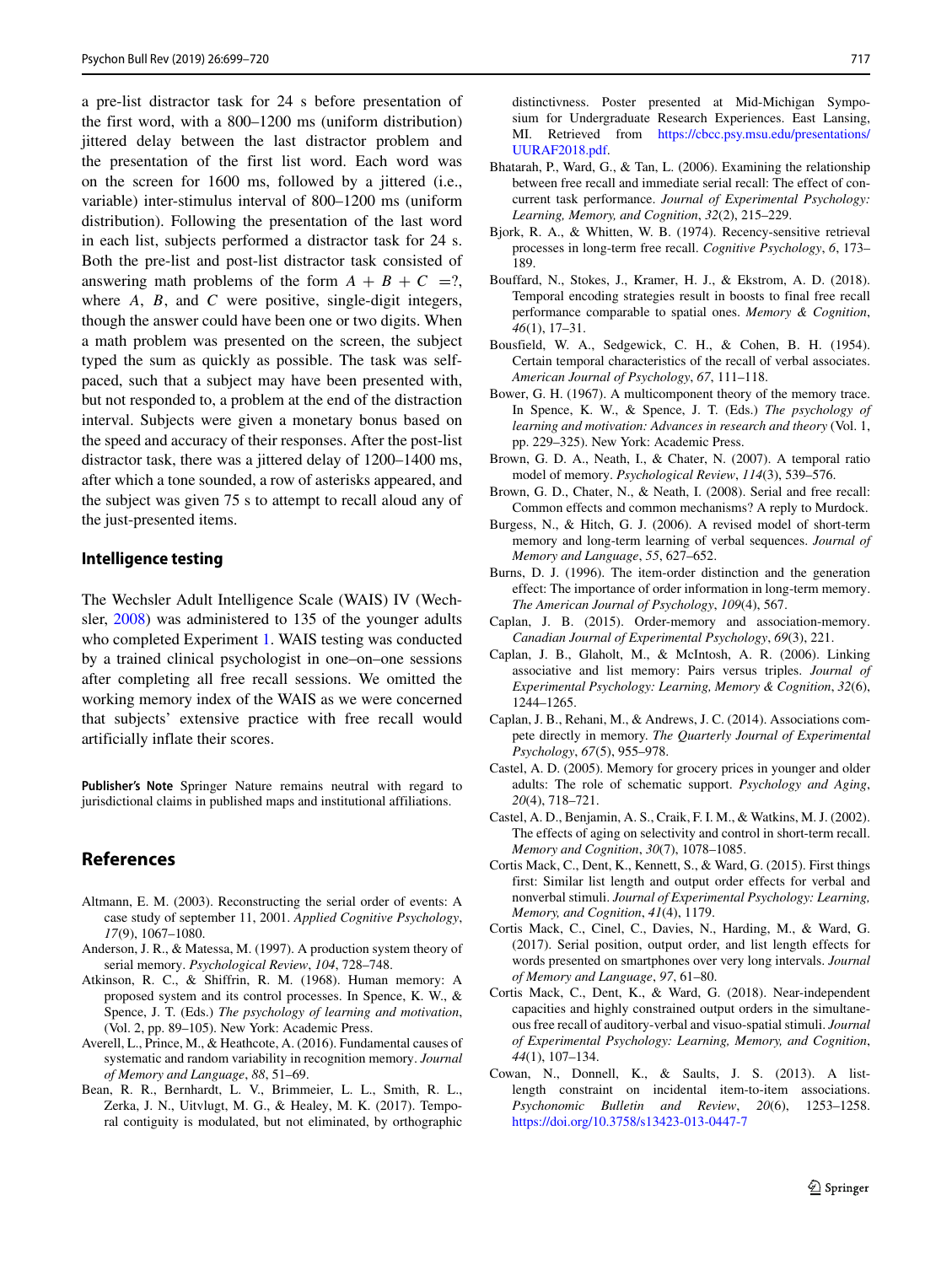- <span id="page-19-31"></span>Davelaar, E. J., Goshen-Gottstein, Y., Ashkenazi, A., Haarmann, H. J., & Usher, M. (2005). The demise of shortterm memory revisited: Empirical and computational investigations of recency effects. *Psychological Review*, *112*, 3–42. <https://doi.org/10.1037/0033-295X.112.1.3>
- <span id="page-19-8"></span>Davis, O. C., Geller, A. S., Rizzuto, D. S., & Kahana, M. J. (2008). Temporal associative processes revealed by intrusions in paired-associate recall. *Psychonomic Bulletin & Review*, *15*(1), 64–69.
- <span id="page-19-38"></span>Delaney, P. F., & Knowles, M. E. (2005). Encoding strategy changes and spacing effects in the free recall of unmixed lists. *Journal of Memory and Language*, *52*(1), 120–130.
- <span id="page-19-37"></span>Estes, W. K. (1955). Statistical theory of distributional phenomena in learning. *Psychological Review*, *62*, 369–377. [https://doi.org/10.](https://doi.org/10.1037/h0046888) [1037/h0046888](https://doi.org/10.1037/h0046888)
- <span id="page-19-36"></span>Farrell, S., & Lewandowsky, S. (2002). An endogenous distributed model of ordering in serial recall. *Psychonomic Bulletin & Review*, *9*, 59–85. <https://doi.org/10.3758/BF03196257>
- <span id="page-19-10"></span>Farrell, S., & Lewandowsky, S. (2008). Empirical and theoretical limits on lag recency in free recall. *Psychonomic Bulletin and Review*, *15*, 1236–1250. <https://doi.org/10.3758/PBR.15.6.1236>
- <span id="page-19-29"></span>Farrell, S. (2012). Temporal clustering and sequencing in short-term memory and episodic memory. *Psychological Review*, *119*(2), 223–271. <https://doi.org/10.1037/a0027371>
- <span id="page-19-26"></span>Farrell, S., Hurlstone, M. J., & Lewandowsky, S. (2013). Sequential dependencies in recall of sequences: Filling in the blanks. *Memory & Cognition*, *41*, 938–952.
- <span id="page-19-19"></span>Gibson, B. S., Healey, M. K., & Gondoli, D. M. (in press). Modeling the effect of attention-deficit hyperactivity disorder on episodic memory. *Journal of Abnormal Psychology*.
- <span id="page-19-23"></span>Glenberg, A. M., & Bradley, M. M. (1979). Mental contiguity. *Journal of Experimental Psychology: Human Learning and Memory*, *5*(2), 88–97.
- <span id="page-19-6"></span>Healey, M. K. (2018). Temporal contiguity in incidentally encoded memories. *Journal of Memory and Language*, *102*, 28–40.
- <span id="page-19-0"></span>Healey, M. K., & Kahana, M. J. (2014). Is memory search governed by universal principles or idiosyncratic strategies? *Journal of Experimental Psychology: General*, *143*, 575–596. [https://doi.org/](https://doi.org/10.1037/a0033715) [10.1037/a0033715](https://doi.org/10.1037/a0033715)
- <span id="page-19-18"></span>Healey, M. K., & Kahana, M. J. (2016). A four–component model of age–related memory change. *Psychological Review*, *123*(1), 23–69. <https://doi.org/10.1037/rev0000015>
- <span id="page-19-3"></span>Healey, M. K., Crutchley, P., & Kahana, M. J. (2014). Individual differences in memory search and their relation to intelligence. *Journal of Experimental Psychology: General*, *143*(4), 1553– 1569. <https://doi.org/10.1037/a0036306>
- <span id="page-19-35"></span>Hintzman, D. L. (2011). Research strategy in the study of memory: Fads, fallacies, and the search for the "coordinates of truth". *Perspectives on Psychological Perspectives on Psychological Science*, *6*(3), 253–271.
- <span id="page-19-14"></span>Hintzman, D. L. (2016). Is memory organized by temporal contiguity? *Memory & Cognition*, *44*, 365–375.
- <span id="page-19-13"></span>Hintzman, D. L., & Hartry, A. L. (1990). Item effects in recognition and fragment completion: Contingency relations vary for different subsets of words. *Journal of Experimental Psychology: Learning, Memory, and Cognition*, *16*, 965–969.
- <span id="page-19-20"></span>Howard, M. W. (2004). Scaling behavior in the temporal context model. *Journal of Mathematical Psychology*, *48*, 230–238. <https://doi.org/10.1016/j.jmp.2004.03.004>

<span id="page-19-4"></span>Howard, M. W. (2017). Manuscript, in preparation.

<span id="page-19-5"></span>Howard, M. W., & Kahana, M. J. (1999). Contextual variability and serial position effects in free recall. *Journal of Experimental Psychology: Learning, Memory, and Cognition*, *25*, 923–941. <https://doi.org/10.1037/0278-7393.25.4.923>

- <span id="page-19-34"></span>Howard, M. W., & Kahana, M. J. (2002a). A distributed representation of temporal context. *Journal of Mathematical Psychology*, *46*(3), 269–299.
- <span id="page-19-22"></span>Howard, M. W., & Kahana, M. J. (2002b). When does semantic similarity help episodic retrieval? *Journal of Memory and Language*, *46*, 85–98.
- <span id="page-19-9"></span>Howard, M. W., Youker, T. E., & Venkatadass, V. (2008). The persistence of memory: Contiguity effects across hundreds of seconds. *Psychonomic Bulletin & Review*, *15*, 58–63. <https://doi.org/10.3758/PBR.15.1.58>
- <span id="page-19-11"></span>Howard, M. W., Sederberg, P. B., & Kahana, M. J. (2009). Reply to Farrell & Lewandowsky: Recency-contiguity interactions predicted by the temporal context model. *Psychonomic Bulletin & Review*, *16*, 973–984. <https://doi.org/10.3758/PBR.16.5.973>
- <span id="page-19-28"></span>Howard, M. W., Shankar, K. H., Aue, W. R., & Criss, A. H. (2015). A distributed representation of internal time. *Psychological Review*, *122*(1), 24–53. <https://doi.org/10.1037/a0037840>
- <span id="page-19-32"></span>Humphreys, M. S., Bain, J. D., & Pike, R. (1989). Different ways to cue a coherent memory system: A theory for episodic, semantic, and procedural tasks. *Psychological Review*, *96*, 208–233.
- <span id="page-19-17"></span>Jarrold, C., Hall, D., Harvey, C. E., Tam, H., Towse, J. N., & Zarandi, A. L. (2015). What can we learn about immediate memory from the development of children's free recall? *The Quarterly Journal of Experimental Psychology*, *68*(9), 1871–1894.
- <span id="page-19-1"></span>Kahana, M. J. (1996). Associative retrieval processes in free recall. *Memory & Cognition*, *24*(1), 103–109. [https://doi.org/10.3758/](https://doi.org/10.3758/BF03197276) [BF03197276](https://doi.org/10.3758/BF03197276)
- <span id="page-19-33"></span>Kahana, M. J. (2002). Associative symmetry and memory theory. *Memory & Cognition*, *30*, 823–840.
- <span id="page-19-25"></span>Kahana, M. J., & Caplan, J. B. (2002). Associative asymmetry in probed recall of serial lists. *Memory & Cognition*, *30*, 841–849.
- <span id="page-19-2"></span>Kahana, M. J., Howard, M. W., Zaromb, F., & Wingfield, A. (2002). Age dissociates recency and lag recency effects in free recall. *Journal of Experimental Psychology: Learning, Memory, and Cognition*, *28*, 530–540. <https://doi.org/10.1037/0278-7393.28.3.530>
- <span id="page-19-39"></span>Kahana, M. J., Dolan, E. D., Sauder, C. L., & Wingfield, A. (2005a). Intrusions in episodic recall: Age differences in editing of overt responses. *Journal of Gerontology: Psychological Sciences*, *60*, 92–97. <https://doi.org/10.1093/geronb/60.2.P92>
- <span id="page-19-12"></span>Kahana, M. J., Rizzuto, D. S., & Schneider, A. (2005b). Theoretical correlations and measured correlations: Relating recognition and recall in four distributed memory models. *Journal of Experimental Psychology: Learning, Memory, and Cognition*, *31*, 933–953.
- <span id="page-19-27"></span>Kılıç, A., Criss, A. H., & Howard, M. W. (2013). A causal contiguity effect that persists across time scales. *Journal Experimental Psychology: Learning, Memory and Cognition*, *39*(1), 297–303.
- <span id="page-19-21"></span>Kintsch, W. (1970). Models for free recall and recognition. In Norman, D. A. (Ed.) *Models of human memory* (pp. 331–373). New York: Academic Press.
- <span id="page-19-7"></span>Klein, K. A., Addis, K. M., & Kahana, M. J. (2005). A comparative analysis of serial and free recall. *Memory & Cognition*, *33*, 833–839.
- <span id="page-19-24"></span>Lee, C. L., & Estes, W. K. (1977). Order and position in primary memory for letter strings. *Journal of Verbal Learning and Verbal Behavior*, *16*, 395–418.
- <span id="page-19-15"></span>Lehmann, M., & Hasselhorn, M. (2010). The dynamics of free recall and their relation to rehearsal between 8 and 10 years of age. *Child Development*, *81*(3), 1006–1020.
- <span id="page-19-16"></span>Lehman, M., & Hasselhorn, M. (2012). Rehearsal dynamics in elementary school children. *Journal of Experimental Child Psychology*, *111*(3), 552–560.
- <span id="page-19-30"></span>Lehman, M., & Malmberg, K. J. (2013). A buffer model of memory encoding and temporal correlations in retrieval. *Psychological Review*, *120*(1), 155–189. <https://doi.org/10.1037/a0030851>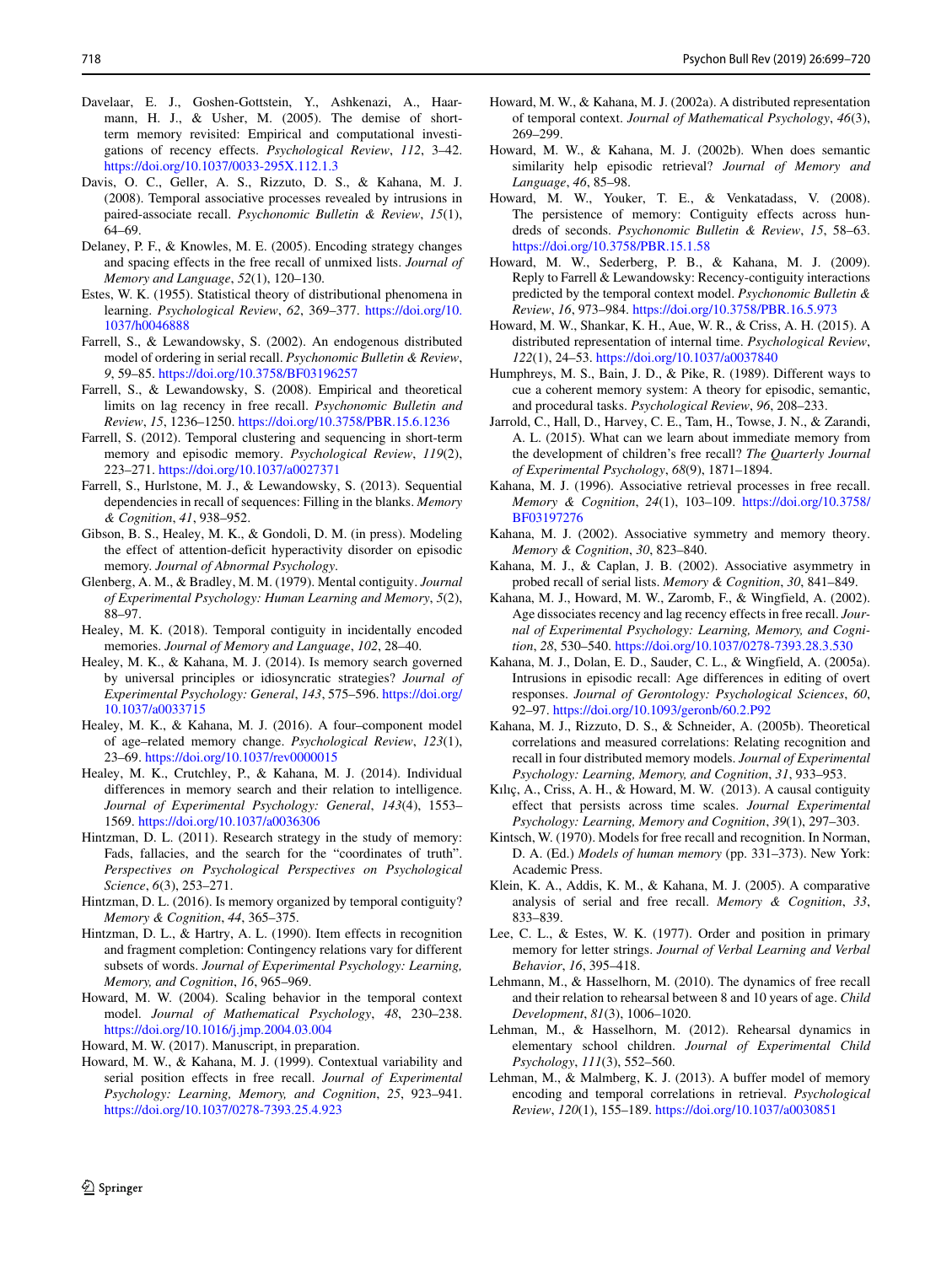- <span id="page-20-34"></span>Lewandowsky, S., & Farrell, S. (2000). A redintegration account of the effects of speech rate, lexicality, and word frequency in immediate serial recall. *Psychological Research Psychologische Forschung*, *63*(2), 163–173.
- <span id="page-20-30"></span>Lewandowsky, S., & Murdock, B. B. (1989). Memory for serial order. *Psychological Review*, *96*, 25–57. [https://doi.org/10.1037/0033-](https://doi.org/10.1037/0033-295X.96.1.25) [295X.96.1.25](https://doi.org/10.1037/0033-295X.96.1.25)
- <span id="page-20-27"></span>Loaiza, V. M., & McCabe, D. P. (2012). Temporal-contextual processing in working memory: Evidence from delayed cued recall and delayed free recall tests. *Memory & Cognition*, *40*(2), 191–203.
- <span id="page-20-12"></span>Loftus, G. R., & Masson, M. E. J. (1994). Using confidence intervals in within-subject designs. *Psychonomic Bulletin & Review*, *1*, 476–490.
- <span id="page-20-39"></span>Lohnas, L. J., & Kahana, M. J. (2013). Parametric effects of word frequency effect in memory for mixed frequency lists. *Journal of Experimental Psychology: Learning, Memory, and Cognition*, *39*(6), 1943–1946. <https://doi.org/10.1037/a0033669>
- <span id="page-20-2"></span>Lohnas, L. J., & Kahana, M. J. (2014). Compound cuing in free recall. *Journal of Experimental Psychology: Learning, Memory and Cognition*, *40*(1), 12–24. <https://doi.org/10.1037/a0033698>
- <span id="page-20-29"></span>Lohnas, L. J., Polyn, S. M., & Kahana, M. J. (2015). Expanding the scope of memory search: Intralist and interlist effects in free recall. *Psychological Review*, *122*(2), 337–363.
- <span id="page-20-9"></span>Long, N. M., & Kahana, M. J. (2017). Modulation of task demands suggests that semantic processing interferes with the formation of episodic associations. *Journal of Experimental Psychology: Learning, Memory, and Cognition*, *43*(2), 167–176.
- <span id="page-20-18"></span>Long, N. M., Danoff, M. S., & Kahana, M. J. (2015). Recall dynamics reveal the retrieval of emotional context. *Psychonomic Bulletin and Review*, *22*(5), 1328–1333.
- <span id="page-20-19"></span>May, C. P., Rahhal, T., Berry, E. M., & Leighton, E. A. (2005). Aging, source memory, and emotion. *Psychology and Aging*, *20*(4), 571.
- <span id="page-20-15"></span>McCluey, J. D., Burke, J. F., & Polyn, S. M. (2018). Temporal and semantic structure of a study list alters temporal organization in free recall. Manuscript in preparation.
- <span id="page-20-7"></span>McDaniel, M. A., Cahill, M., Bugg, J. M., & Meadow, N. G. (2011). Dissociative effects of orthographic distinctiveness in pure and mixed lists: An item-order account. *Memory & Cognition*, *39*(7), 1162–1173.
- <span id="page-20-36"></span>McGeoch, J. A. (1932). Forgetting and the law of disuse. *Psychological Review*, *39*, 352–370. <https://doi.org/10.1037/h0069819>
- <span id="page-20-38"></span>Mensink, G.-J. M., & Raaijmakers, J. G. W. (1988). A model for interference and forgetting. *Psychological Review*, *95*, 434–455. <https://doi.org/10.1037/0033-295X.95.4.434>
- <span id="page-20-31"></span>Metcalfe, J., & Murdock, B. B. (1981). An encoding and retrieval model of single-trial free recall. *Journal of Verbal Learning and Verbal Behavior*, *20*, 161–189.
- <span id="page-20-3"></span>Miller, J. F., Kahana, M. J., & Weidemann, C. T. (2012). Recall termination in free recall. *Memory & Cognition*, *40*(4), 540–550. <https://doi.org/10.3758/s13421-011-0178-9>
- <span id="page-20-20"></span>Miller, J. F., Lazarus, E., Polyn, S. M., & Kahana, M. J. (2013). Spatial clustering during memory search. *Journal of Experimental Psychology: Learning, Memory, and Cognition*, *39*(3), 773–781.
- <span id="page-20-11"></span>Moreton, B. J., & Ward, G. (2010). Time scale similarity and longterm memory for autobiographical events. *Psychonomic Bulletin and Review*, *17*(4), 510–515.
- <span id="page-20-14"></span>Murdock, B. B. (1962). The serial position effect of free recall. *Journal of Experimental Psychology*, *64*, 482–488. [https://doi.org/10.](https://doi.org/10.1037/h0045106) [1037/h0045106](https://doi.org/10.1037/h0045106)
- <span id="page-20-26"></span>Murdock, B. B. (1974). *Human memory: Theory and data*. Lawrence Erlbaum and Associates: Potomac.
- <span id="page-20-37"></span>Murdock, B. B. (1997). Context and mediators in a theory of distributed associative memory (TODAM2). *Psychological Review*, *104*, 839–862. <https://doi.org/10.1037/0033-295X.104.4.839>
- <span id="page-20-13"></span>Murdock, B. B., & Walker, K. D. (1969). Modality effects in free recall. *Journal of Verbal Learning and Verbal Behavior*, *8*, 665– 676.
- <span id="page-20-17"></span>Murty, V. P., McKinney, R. A., DuBrow, S., Jalbrzikowski, M., Haas, G. L., & Luna, B. (2018). Differential patterns of contextual organization of memory in first-episode psychosis. *NPJ schizophrenia*, *4*(1), 3.
- <span id="page-20-21"></span>Nairne, J. S. (1991). Positional uncertainty in long-term memory. *Memory & Cognition*, *19*(4), 332–340.
- <span id="page-20-10"></span>Nairne, J. S., Cogdill, M., & Lehman, M. (2017). Adaptive memory: Temporal, semantic, and rating-based clustering following survival processing. *Journal of Memory and Language*, *93*, 304– 314.
- <span id="page-20-23"></span>Nairne, J. S., & Pandeirada, J. N. S. (in press). Adaptive memory: The evolutionary significance of survival processing. *Perspectives on Psychological Science*.
- <span id="page-20-22"></span>Nairne, J. S., Thompson, S. R., & Pandeirada, J. N. (2007). Adaptive memory: Survival processing enhances retention. *Journal of Experimental Psychology: Learning, Memory, and Cognition*, *33*(2), 263.
- <span id="page-20-6"></span>Nguyen, K., & McDaniel, M. A. (2015). The picture complexity effect: Another list composition paradox. *Journal of Experimental Psychology: Learning, Memory, and Cognition*, *41*(4), 1026.
- <span id="page-20-28"></span>Nielson, D. M., Smith, T. A., Sreekumar, V., Dennis, S., & Sederberg, P. B. (2015). Human hippocampus represents space and time during retrieval of real-world memories. *Proceedings of the National Academy of Sciences*, *112*(35), 11078–11083.
- <span id="page-20-35"></span>Oberauer, K., Lewandowsky, S., Farrell, S., Jarrold, C., & Greaves, M. (2012). Modeling working memory: An interference model of complex span. *Psychonomic Bulletin and Review*, *19*(5), 779?- 819.
- <span id="page-20-24"></span>Osth, A. F., & Dennis, S. (2015). The fill-in effect in serial recall can be obscured by omission errors. *Journal of Experimental Psychology: Learning, Memory, and Cognition*, *41*, 1447–1455.
- <span id="page-20-5"></span>Pajkossy, P., Keresztes, A., & Racsmány, M. (2017). The interplay of trait worry and trait anxiety in determining episodic retrieval: The role of cognitive control. *The Quarterly Journal of Experimental Psychology*, *70*(11), 2234–2250.
- <span id="page-20-33"></span>Phillips, J. L., Shiffrin, R. J., & Atkinson, R. C. (1967). The effects of list length on short-term memory. *Journal of Verbal Learning and Verbal Behavior*, *6*, 303–311.
- <span id="page-20-16"></span>Polyn, S. M., Norman, K. A., & Kahana, M. J. (2009). A context maintenance and retrieval model of organizational processes in free recall. *Psychological Review*, *116*, 129–156. [https://doi.org/](https://doi.org/10.1037/a0014420) [10.1037/a0014420](https://doi.org/10.1037/a0014420)
- <span id="page-20-8"></span>Polyn, S. M., Erlikhman, G., & Kahana, M. J. (2011). Semantic cuing and the scale-insensitivity of recency and contiguity. *Journal Experimental Psychology: Learning, Memory and Cognition*, *37*(3), 766–775.
- <span id="page-20-4"></span>Polyn, S. M., McCluey, J. D., Morton, N. W., Woolard, A. A., Luksik, A. S., & Heckers, S. (2015). Temporal context and the organisational impairment of memory search in schizophrenia. *Cognitive Neuropsychiatry*, *20*(4), 296–310.
- <span id="page-20-0"></span>Postman, L. (1971). Organization and interference. *Psychological Review*, *78*(4), 290–302.
- <span id="page-20-1"></span>Postman, L. (1972). The experimental analysis of verbal learning and memory: Evolution and innovation. In Duncan, C. P., Sechrest, L., & Melton, A. W. (Eds.) *Human memory: Festschrift in honor of Benton J Underwood*. New York: Appleton Century Crofts.
- <span id="page-20-25"></span>Primoff, E. (1938). Backward and forward associations as an organizing act in serial and in paired-associate learning. *Journal of Psychology*, *5*, 375–395.
- <span id="page-20-32"></span>Raaijmakers, J. G. W., & Shiffrin, R. M. (1981). Search of associative memory. *Psychological Review*, *88*, 93–134. [https://doi.org/10.](https://doi.org/10.1037/0033-295X.88.2.93) [1037/0033-295X.88.2.93](https://doi.org/10.1037/0033-295X.88.2.93)